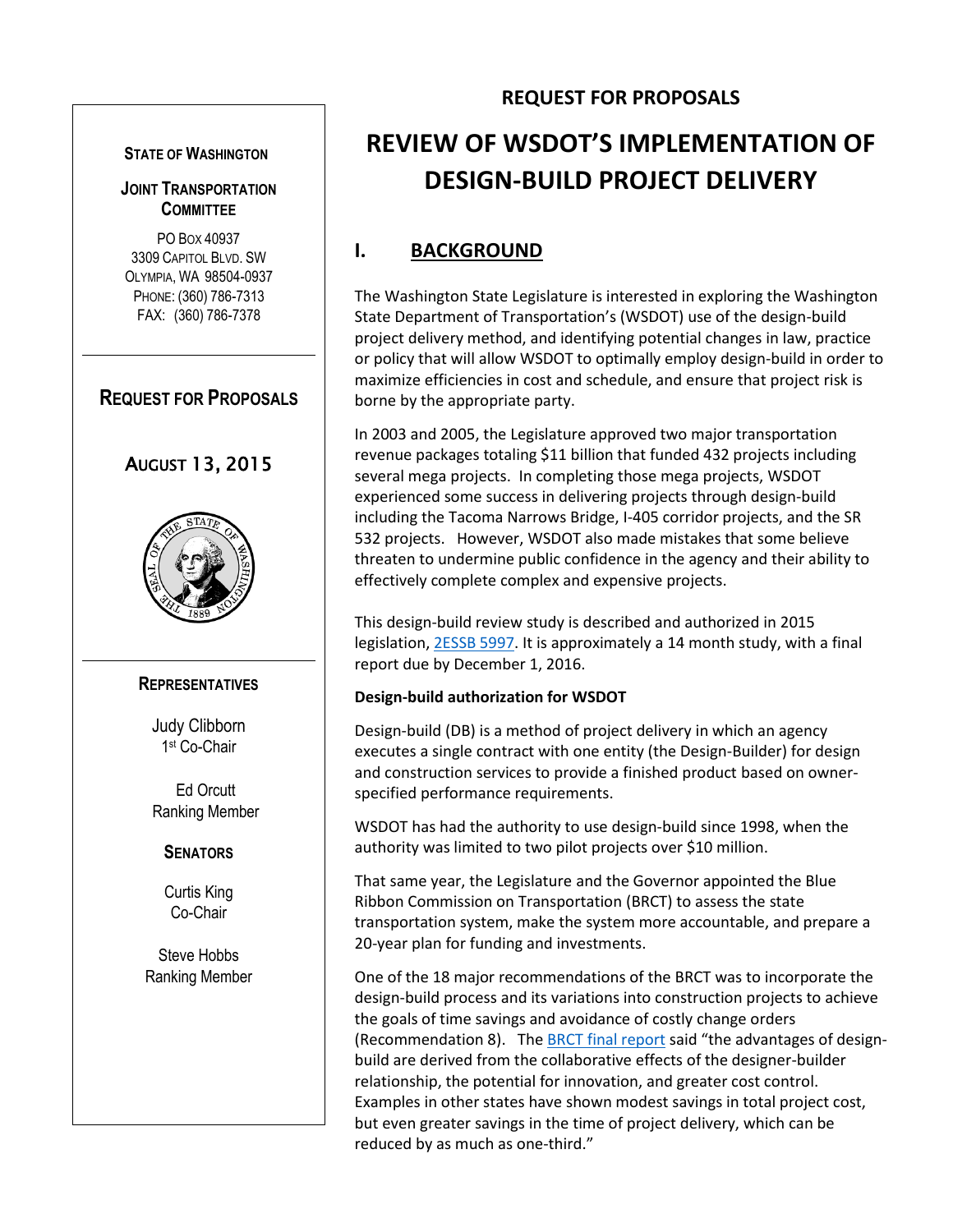The Legislature authorized implementation of Recommendation 8 in 2001 with the adoption of SHB 1680. It provided WSDOT authority to use design-build until 2008 for projects over \$10 million where the activities are highly specialized and a design-build approach is critical to developing the construction methodology; or the projects would provide opportunity for greater innovation and efficiencies between the designer and the builder; or significant savings in project delivery time would be realized. Legislative findings in SHB 1680 cited goals of time savings and avoidance of costly change orders, as rationale for authorizing WSDOT to use designbuild.

The Legislature amended the design-build statute in 2006 to eliminate the 2008 sunset and to authorize WSDOT to pursue smaller design-build pilot projects that cost between \$2 million and \$10 million (HB 2874); further technical amendments were adopted in 2007 (SB 5798), (RCWs 47.20.780 and 47.20.785).

### **Design-build use by WSDOT**

[WSDOT](http://www.wsdot.wa.gov/Projects/delivery/designbuild/Default.htm) has delivered or is in the process of delivering 29 projects using design-build, ranging in cost from \$3 million to \$1.09 billion. [WSDOT's contractual documents for design](http://www.wsdot.wa.gov/biz/contaa/DESIGNBUILDCONTRACTS/default.htm)-build projects are found here.

In 2003 WSDOT completed a [review](http://www.wsdot.wa.gov/NR/rdonlyres/701286DD-7BC7-4684-BA52-7C661C5577E7/0/SR500ThurstonWay.pdf) of their first design-build project.

A committee was established in 2000 to strengthen WSDOT's Design-Build Program by coordinating with industry. Members included representatives from WSDOT, the Association of General Contractors, and the American Council of Engineering Companies. This committee continues to meet today, about once every six weeks. Minutes of their 2014 and 2015 meetings are posted on the DB webpage noted above.

In 2014, WSDOT established an internal Design-Build Work Group, with representatives from all WSDOT regions statewide and the major programs such as the SR 520 program and the I-405 Corridor Program. Led by the State Construction Office, this team is focused on furthering the development of WSDOT design-build policy and guidance, and meets monthly.

In May of 2015, WSDOT issued [a report evaluating their delivery of six small design-build pilot projects.](http://www.wsdot.wa.gov/publications/fulltext/LegReports/SmallDesignBuildPilotProjectsReport.pdf) The report was based on input from the WSDOT project teams, the design-builder teams, and project data.

WSDOT has not completed a similar report evaluating their largest design-build projects, because mega projects, by their nature, tend to be unique. WSDOT has identified and shared lessons-learned on these projects in real time, and their policies and procedures have continued to evolve as a result. One such example involves the design-build contract: WSDOT, in conjunction with industry, is now finalizing a contractual template for use in developing design-build contracts.

While WSDOT has authority to construct ferry vessels using design-build procurement, this study will not address ferry design-build.

WSDOT's DB website has a link to a 376 page Guidebook for Design-Build Highway Project Development which was published in June, 2004. WSDOT is now updating its Design-Build Program based on experiences gained in delivering the 29 design-build projects to-date, and the recently-published report evaluating the six small projects. This update is focused on strengthening contract documents, furthering guidance and policy, and establishing consistent training for statewide design-build implementation. WSDOT is also currently developing Project Delivery Method Selection Guidance to assist in selecting the best delivery method for their projects.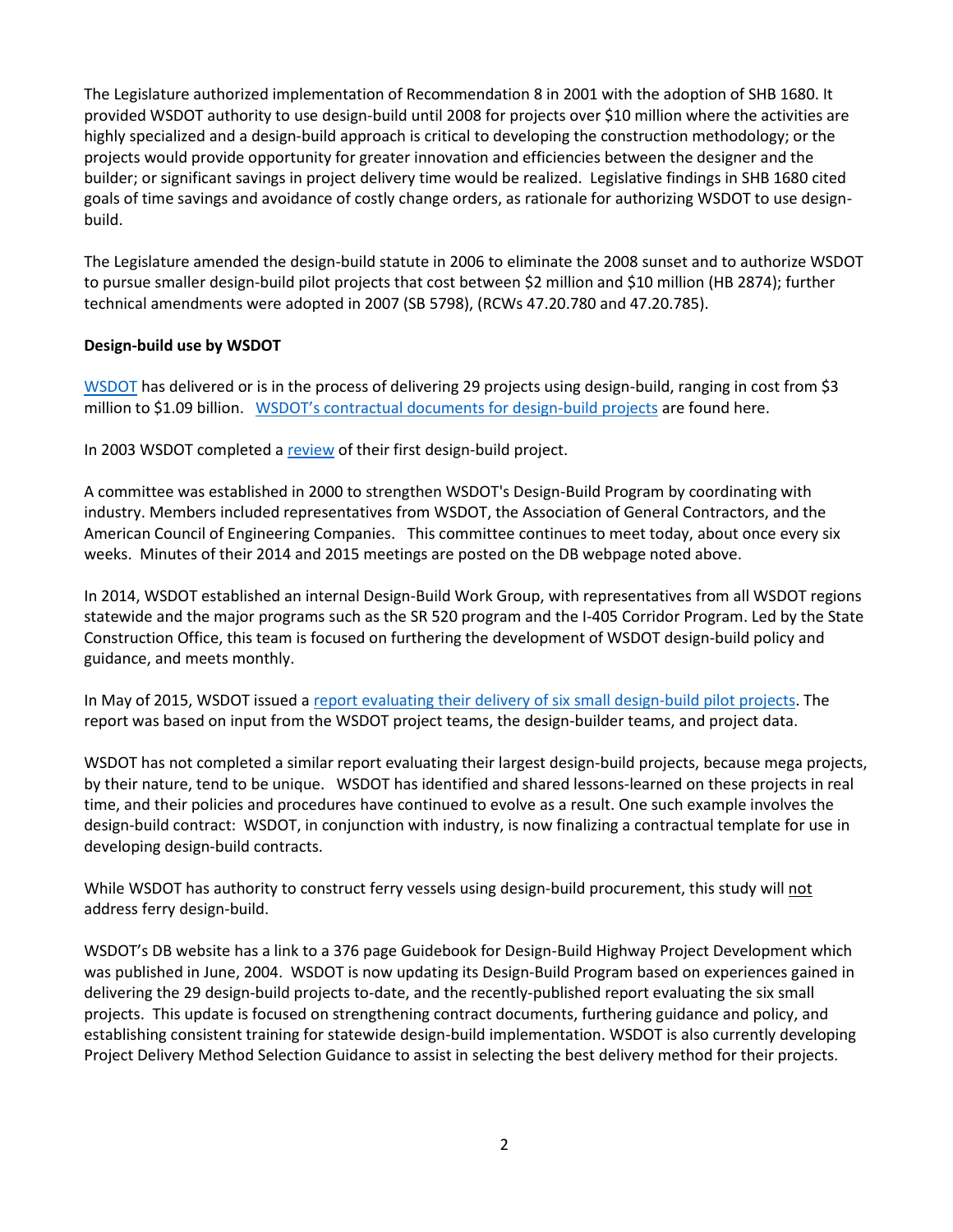## **Examples of WSDOT use of design-build**

WSDOT has implemented a number of design-build projects which transferred risk to the private sector designbuilder:

- 1. On the [I-405 Bellevue Braids project,](http://www.wsdot.wa.gov/biz/contaa/designbuildcontracts/bellevue%20braids/default.htm) the design-builder identified a way to eliminate a structure by 'unbraiding' the ramps. This approach reduced the initial cost of the project and eliminated a potential future structure that WSDOT would have had to maintain.
- 2. On the [SR 520 Eastside Transit and HOV project,](http://www.wsdot.wa.gov/biz/contaa/DesignBuildContracts/SR520medinatoSR202/default.htm) a design error committed by the design-builder required extensive rework of the noise walls they were installing. The contractor and designer addressed the issue and WSDOT bore no financial cost.
- 3. On May 23, 2013, a portion of the Interstate 5 Skagit River Bridge collapsed into the river after being struck by an oversized load, severing western Washington's main north-south artery used by more than 71,000 drivers each day. On the [Skagit River Bridge Replacement project,](http://www.wsdot.wa.gov/biz/contaa/DESIGNBUILDCONTRACTS/SkagitRiverBridge/default.htm) the design-builder's contractor and designer worked together to develop a proposal which eliminated two full stages of construction and delivered the completed project in six months.

## **Examples of WSDOT design errors**

In 2003 and 2005, the Legislature approved two major transportation revenue packages totaling \$11 billion that funded 432 projects including several mega projects. In completing those mega projects, WSDOT made mistakes that some believe threaten to undermine public confidence in the agency and their ability to effectively complete complex and expensive projects. In 2013, WSDOT commissioned an independent assessment of three WSDOT mega projects, resulting in a [17-page report](http://www.wsdot.wa.gov/NR/rdonlyres/BDDA8B28-F751-42F2-A843-8F50A145B880/0/Mega_Project_Assessment.pdf) recommending a number of changes to improve their delivery of major construction programs.

- 1. The Sprague Avenue-SR 16 interchange constructed in Tacoma in 2010 is an example of a design-bidbuild (DBB) project with significant design errors. WSDOT made a nearly \$1 million engineering error on the eastbound SR 16 off-ramp design, which wasn't caught until the ramp was 90 percent finished. Seven hundred feet of roadway had to be torn out; state engineers redesigned the ramp, lowering its approach by 12 feet. While the design error cost just a half percent of the entire \$170 million project, it led to many news stories and was often cited in legislative debate about increasing WSDOT's use of design-build.
	- [WSDOT's Gray Notebook evaluation](http://wsdot.wa.gov/publications/fulltext/graynotebook/Jun10.pdf)
	- [Tacoma News Tribune](http://www.thenewstribune.com/news/local/traffic/article25876450.html) story on the project
- 2. SR 520 floating bridge pontoons. In constructing the \$4.4 billion SR 520 replacement floating bridge and HOV program, WSDOT designed the pontoons for the floating bridge in-house in order to save time and meet a 2014 bridge-opening deadline set by then-Governor Christine Gregoire. In May, 2012, the first four large concrete pontoons had more-than-expected cracking and spalling (pitting), which was traced to errors in the design provided by WSDOT staff. The resulting cost to repair the cracked pontoons and fix the design errors exceeded \$200 million and caused several months of delay. WSDOT convened an independent expert panel to determine the probable causes and recommend changes to limit future cracking. WSDOT also convened an independent review panel to determine what led to the problems with the pontoons. Those reports and other resources are linked below.
	- **[Pontoon Pier Review Panel Findings](http://www.wsdot.wa.gov/NR/rdonlyres/4B334A0F-ED93-4849-8F38-0DDED1CCB3CD/0/2012_0817_PontoonPeerReviewPanelFindings.pdf)**
	- [Pontoon Project Update](http://www.wsdot.wa.gov/NR/rdonlyres/C65E09A8-7BBC-455C-837A-076D5C376232/0/2013_0614_PontoonProjectUpdate.pdf)
	- [Pontoon Expert Review Panel Report 2](http://www.wsdot.wa.gov/NR/rdonlyres/4A835908-743D-436E-9AF7-87A57DBC3464/0/2013_0200_WSDOTPontoons_ERPReport2.pdf)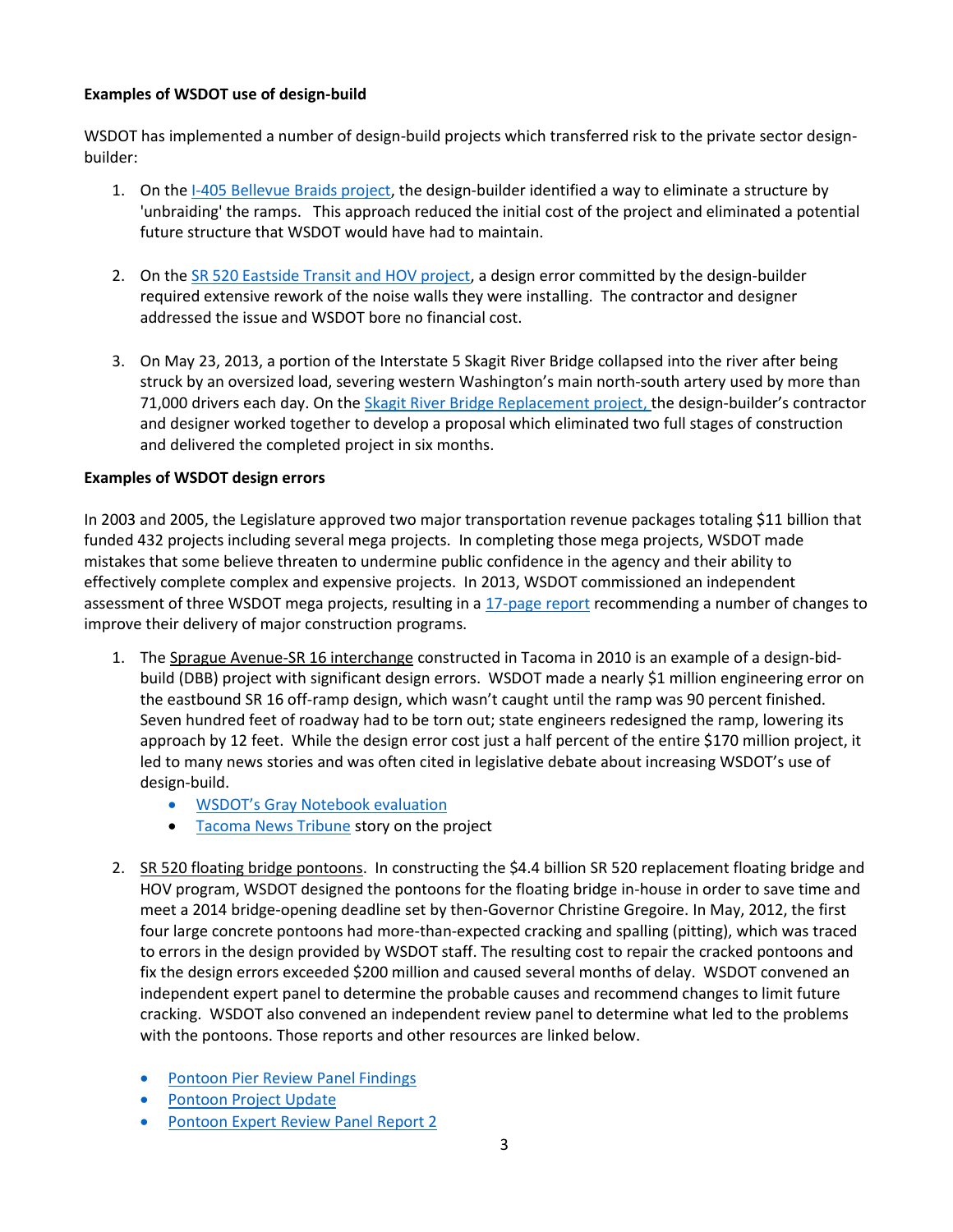- [Secretary Hammond's direction](http://www.wsdot.wa.gov/NR/rdonlyres/1F8F3AB5-0E04-46B5-A04D-C097AAACDE54/0/2013_0226_InternalReport.pdf) on changes to be enacted as a result of the evaluations
- [Pontoon change order announcement](http://www.wsdot.wa.gov/News/2014/01/SR520PontoonChangeOrder01082014.htm)
- [Seattle Times story](http://www.seattletimes.com/seattle-news/state-admits-costly-mistakes-on-520-bridge/)

In 2015, the Legislature approved a third major transportation package, this one totaling \$16 billion. Along with the tax and spending bills, the transportation package included several bills that were described as reforms necessary to regain citizen confidence that WSDOT would deliver projects efficiently and effectively. Included was 2ESSB 5997, which strongly encourages WSDOT to use DB on projects over two million dollars, and which authorizes this study.

2ESSB 5997 also directs WSDOT to take steps to implement the recommendations of this study. Section 4 of the legislation directs WSDOT to convene an advisory group with the Association of General Contractors and the American Council of Engineering Companies of Washington, as well as WSDOT staff, to *"develop a construction program business plan that incorporates findings of the report required in section 3 of this act and also outlines a sustainable staffing level of state-employed engineering staff, adjusted as necessary …"* Further requirements are specified.

# **II. SCOPE OF WORK**

The purpose of the study is as follows:

- Examine WSDOT's implementation of design-build project delivery to-date
- Evaluate whether WSDOT's use of design-build can be improved to ensure better project delivery and more efficient expenditure of the taxpayer dollar, maximizing cost and schedule efficiencies, and ensuring that project risk is borne by the appropriate party
- Examine whether WSDOT's current design-build project selection criteria appropriately determines the optimal contractual delivery method
- Educate legislators and other stakeholders on the appropriate use of design-build to deliver high quality large, medium and/or small projects, while achieving excellent stewardship of the taxpayer dollar
- Develop strategies for WSDOT and the construction industry to successfully adapt to the changes in the scope or implementation of WSDOT design-build project delivery as recommended in the study.

**Design Build Review Panel**. The Joint Transportation Committee has directed the study to be conducted with the assistance of a Review Panel of experts. The Consultant shall propose at least two nationally recognized experts in the field of design-build project delivery to participate in the Review Panel. In addition, four Washington-state experts will be appointed to participate in the Review Panel. These four experts include representatives from the [Association of General Contractors;](http://www.agcwa.com/) the [American Council of Engineering Companies of](http://www.acec-wa.org/newsite)  [Washington;](http://www.acec-wa.org/newsite) th[e Professional and Technical Employees Local 17,](http://www.pte17.org/) representing WSDOT-employed engineers; and WSDOT.

**Staff Workgroup**. The JTC will form a Staff Workgroup to provide support during the study. The Staff Workgroup will be comprised of staff from the JTC, the House and Senate Transportation Committees, WSDOT, and the Governor's Office of Financial Management.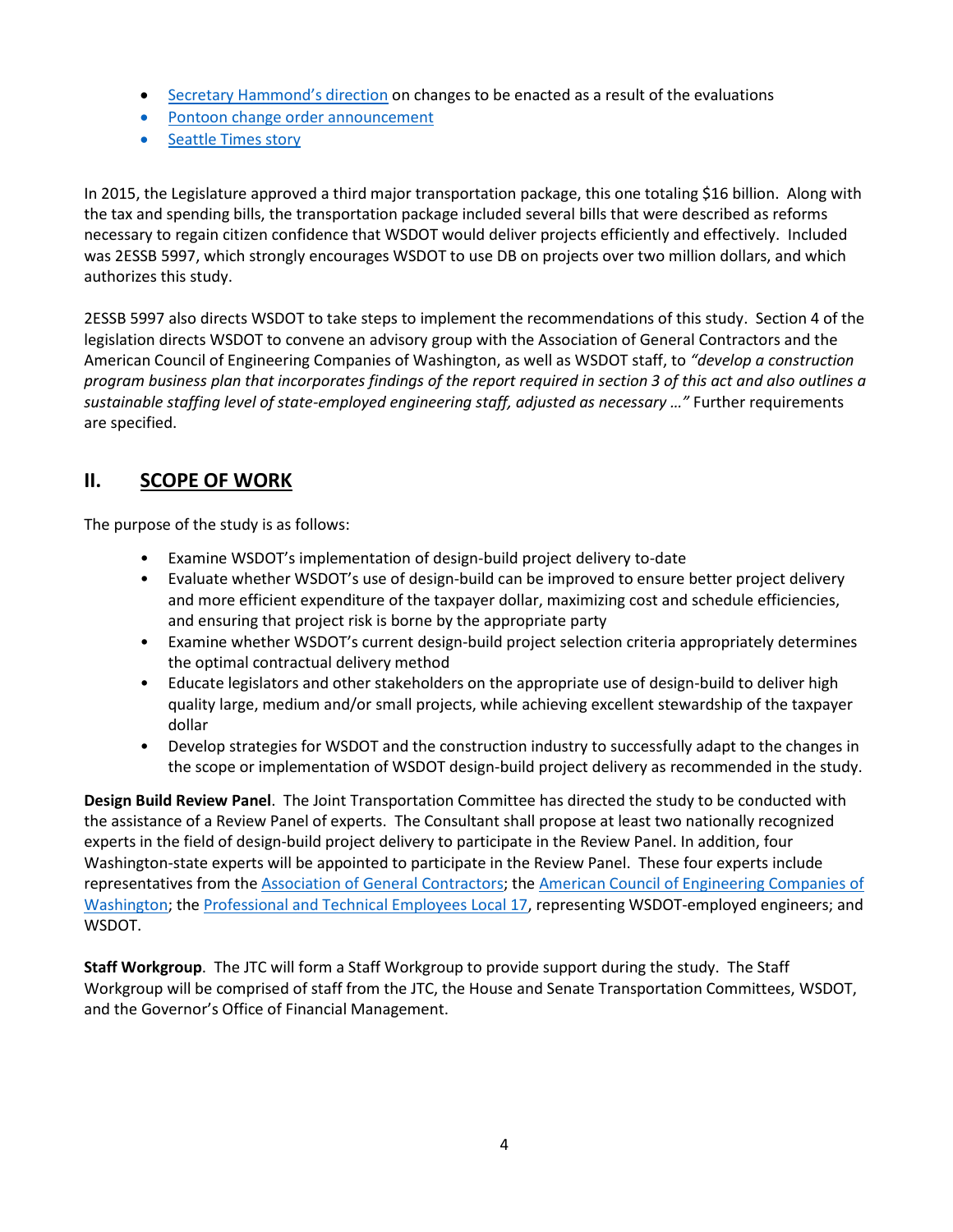# **TASKS TO BE COMPLETED IN STUDY**

The description of tasks below is not intended to fully encompass the study tasks, but instead includes the minimum requirements, in order to provide the Consultant with a framework for the study. **Consultants are strongly encouraged to recommend additions and/or alternatives to better accomplish the study's tasks.**

It will be important for the Consultant to understand up front what key legislators know and believe, and what they are seeking from the study. Thus, interviews with the four legislators who comprise JTC Executive Committee are strongly advised.

# **TASK 1: PREPARE A BASIC OVERVIEW OF DB VS. DBB**

The Consultant shall prepare a basic overview of design-build and design-bid-build, and compare strengths, weaknesses, and key considerations to evaluate when deciding which delivery method is appropriate for a particular project. The purpose of the white paper is educational, for legislators and staff as well as stakeholders and other interested parties.

Below are some (but not all) of the questions to be addressed in this overview.

- a. What are the advantages and disadvantages to the use of design-build vs. design-bid-build?
- b. What project elements or characteristics should be considered in deciding which delivery method to use?
- c. Are there particular public agency or organizational characteristics that should be considered in determining the appropriate delivery method?
- d. Are there key policy considerations in the selection of the contracting method that the Legislature should decide, and if so, how best should the Legislature be involved?
- e. Does one state or another do an especially good job of implementing design-build, and if so, what characteristics of their program contribute to their success? What is the extent of involvement of their State Legislature? How do key differences between states impact how they are able to implement design build (e.g. environmental laws, complexities of communities, tribal concerns, etc.)? How does one measure whether an agency does a "good job" of implementing design-build? Or is there a spectrum of implementation that should be considered and evaluated?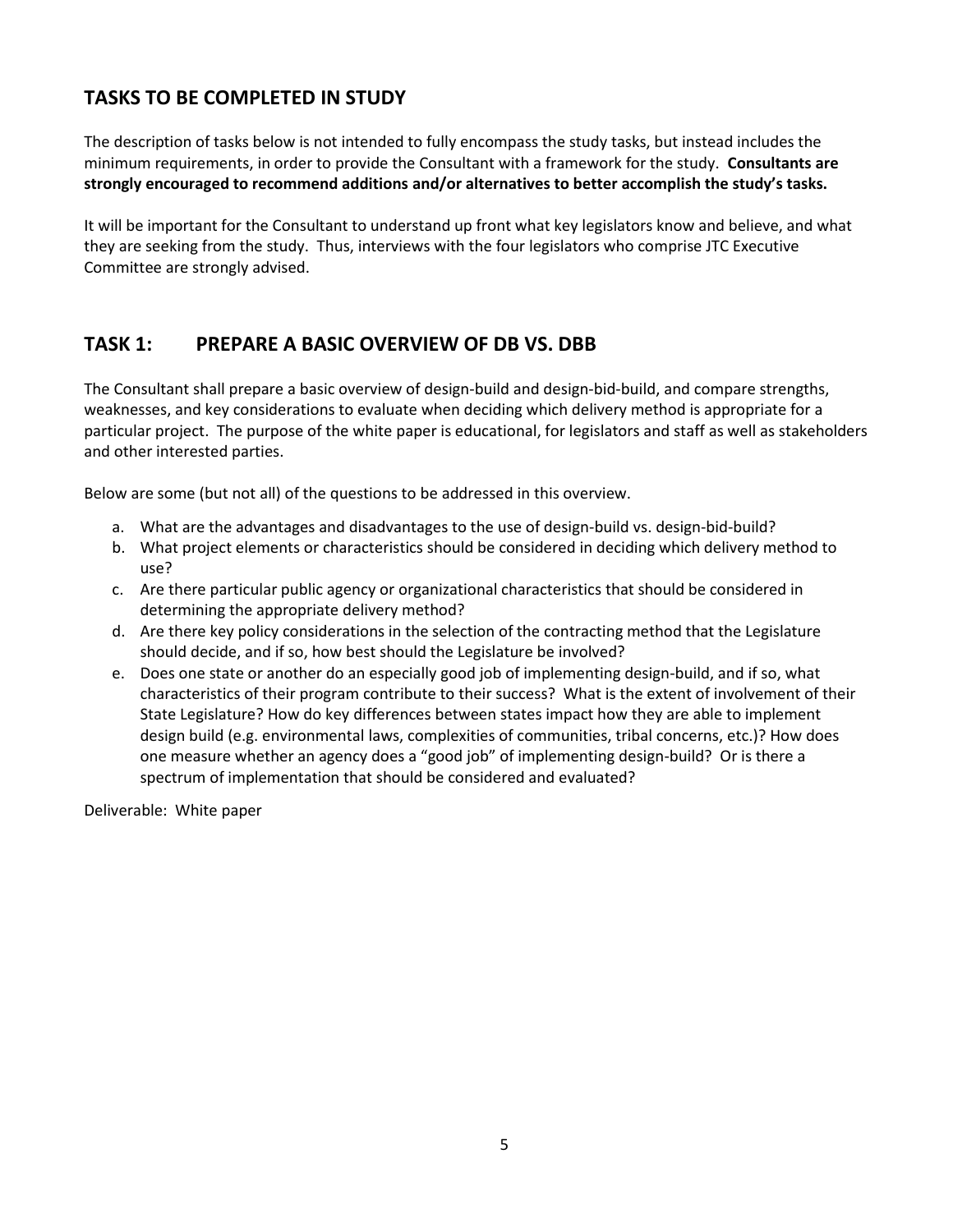# **TASK 2: IDENTIFY BEST PRACTICES IN DESIGN-BUILD PROJECT DELIVERY**

The Consultant shall identify best practices in the implementation of design-build project delivery by public or private construction agencies or companies in the United States and elsewhere. As part of this task, the Consultant shall identify the extent to which WSDOT currently employs these best practices. Consider all relevant factors, including but not limited to the following:

### **Agency culture, organization and staff development**

- What are the characteristics of a state agency successfully organized to implement design-build, and how does WSDOT's organization compare?
- Are there cultural issues within the WSDOT organization that support or discourage the effective use of design-build?
- To what extent is being a strong public owner a positive and/or negative in design-build project delivery?
- What sort of staff development is required to successfully undertake DB projects?
- What functions and or risks within a DB project should WSDOT change from its current practice?

### **Project selection**

- What are the best practices an agency should use to evaluate projects for potential design-build delivery?
- Are there particular project types or sizes that are best suited to design-build, or particular project characteristics that should be present for design-build to be the preferred delivery method?
- Are there project types or sizes that are not suitable for design-build, and if so, why not?
- Are there federal and/or Washington state-specific regulations that contribute to the decision on whether a project should be delivered using design-build?
- Is there a systematic approach that WSDOT should use to evaluate the use of design-build for a project?

### **Project development before going to bid**

• Describe best practices on the aspects and degree of project development that a project owner should complete before putting the project out for bid.

### **Design-build contract design**

- Identify best practices in design-build contract design
- Address project management and decision-making structures within the design-build contract. What are best practices to determine the appropriate role for the project owner in the design-build project management and decision-making structures?

### **Risk management and assignment**

- What are best practices to identify the appropriate risk assignment between the project owner and the design-builder?
- How does risk assignment affect project costs and potential project outcomes?
- What are the results of improper risk assignment, where too much, too little, or inappropriate risk is assigned to the private sector?

### **Monitoring work during construction**

• What are best practices for owner monitoring and/or supervision during project delivery?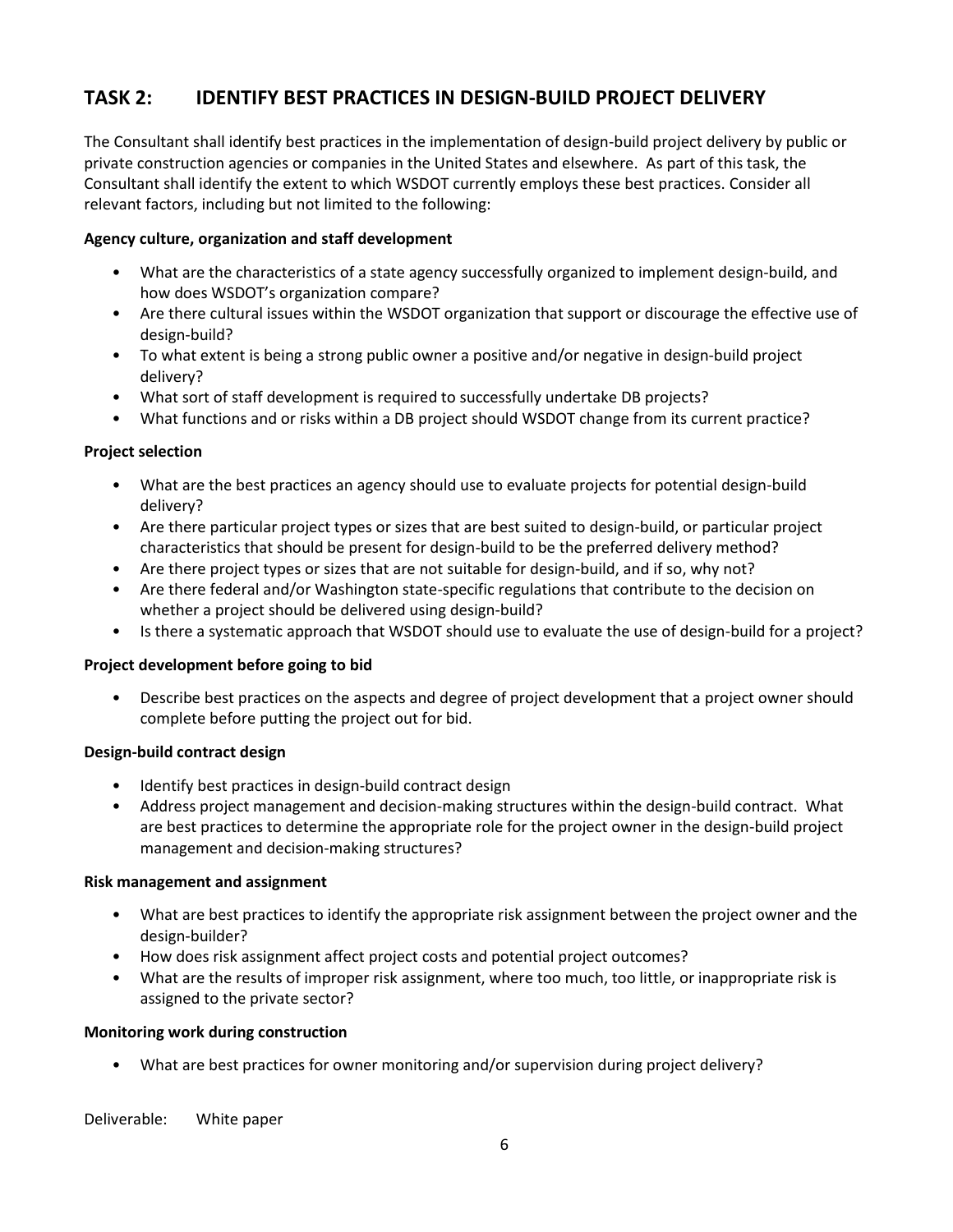# **TASK 3: EVALUATE WSDOT'S CURRENT USE OF DESIGN-BUILD PROJECT DELIVERY**

WSDOT has delivered or is in the process of delivering 29 projects using design-build project delivery, ranging in cost from \$3 million to \$1.09 billion.

WSDOT has often been identified as a strong project owner. While this can be viewed as a positive to protect taxpayers, in some cases WSDOT has been criticized for being too strong an owner. Some say WSDOT retains too much design control over some DB projects, and that on DBB projects, there could be more opportunity for contractor innovation than WSDOT typically allows.

Task 3 requires the Consultant to evaluate WSDOT's delivery of design-build projects, including but not limited to the following:

- staff training to implement design-build;
- project staffing;
- agency organization and culture;
- communication;
- project selection;
- management of risk, scope, budget and schedule;
- level of design completed before the projects were put out for bid;
- change orders; management of the project during construction; and
- other relevant aspects.

Based on the best practices confirmed in Task 2 and the intended benefits identified in Task 1, what did WSDOT do well, what did they get wrong, how could they have improved the results? Has their delivery improved over time?

The Consultant may evaluate all 29 projects, or a representative sample that is sufficient to gain a thorough understanding of WSDOT's implementation of design-build project delivery.

Deliverable: White paper

# **TASK 4: PROPOSE IMPROVEMENTS TO MAXIMIZE COST AND SCHEDULE EFFICIENCIES, AND ENSURE THAT PROJECT RISK IS BORNE BY THE APPROPRIATE PARTY**

The Legislature wants to make WSDOT more efficient and effective in the delivery of public transportation projects, knowing taxpayer dollars are limited, and the need for transportation investments is seemingly unlimited. Therefore, Task 4 requires the Consultant to identify potential changes in law, practice, organizational structure and characteristics, or policy that will allow WSDOT to optimally deploy design-build in order to maximize cost and schedule efficiencies, and ensure that project risk is borne by the appropriate party. In addition to these three goals, there may be other benefits from appropriate design-build deployment that are not identified here, but which the Consultant and Review Panel are encouraged to analyze and recommend.

As part of this task, the Consultant shall identify changes in law, practice, organizational structure and characteristics or policy necessary to implement a prioritized list of the best practices identified in Task 2.

To the extent possible, the Consultant shall quantify the expected or potential results of the recommendations, which may include savings in time and cost, error reduction, improved quality, etc.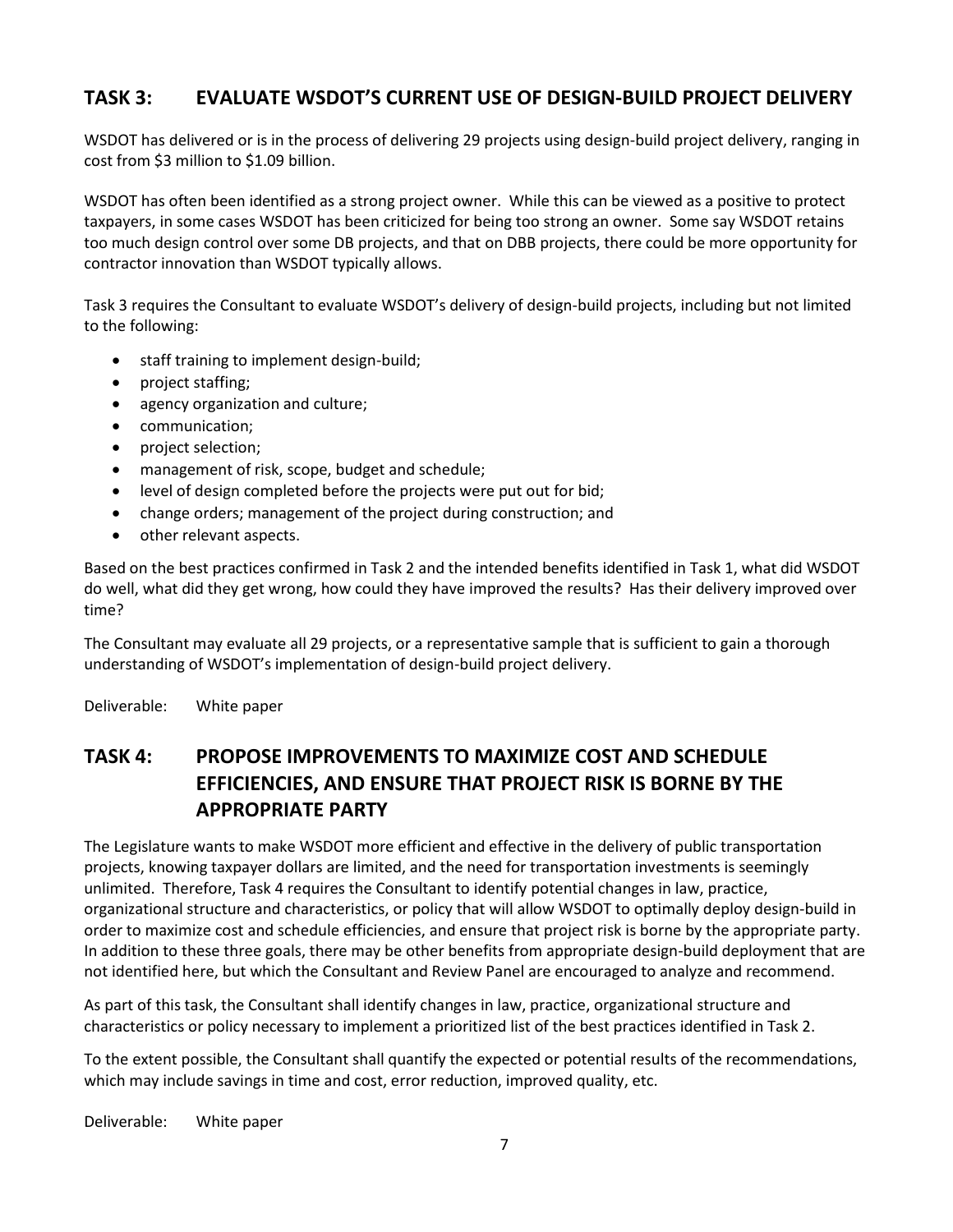# **TASK 5: PROPOSE NEXT STEPS OR STRATEGIES TO ADOPT THE REPORT'S RECOMMENDATIONS, FOR BOTH THE PUBLIC AND PRIVATE SECTORS**

The Legislature has directed WSDOT to take action following the completion of this study to develop a construction program business plan that incorporates the study's findings (2ESSB 5997).

Knowing that, Task 5 requires the Consultant to provide recommendations on potential next steps WSDOT should take to implement the study's recommendations. Task 5 is intended to provide guidance that WSDOT will use in developing the construction program business plan; it is not intended to replace WSDOT'S new construction program business plan. These next steps may include but not be limited to the following:

- What steps does WSDOT need to take to effectively implement the recommended changes concerning staff organization, training, developing guidance, etc.?
- What sort of evaluation or performance assessment should be conducted in the future to review designbuild implementation at WSDOT and their adoption of the recommended changes?
- Other steps that flow from the recommended changes.

The Consultant shall also consider how the private sector should address the recommended changes. Are there workshops or actions or steps the public and/or the private sectors should implement that would help the private sector effectively undertake DB project delivery as recommended in this study? This would include considerations for large businesses as well as small businesses, disadvantaged business enterprises (DBEs) and minority/women-owned business enterprises (MWBEs). This element of Task 5 is intended to result in a set of general steps to consider, rather than a detailed list of actionable items.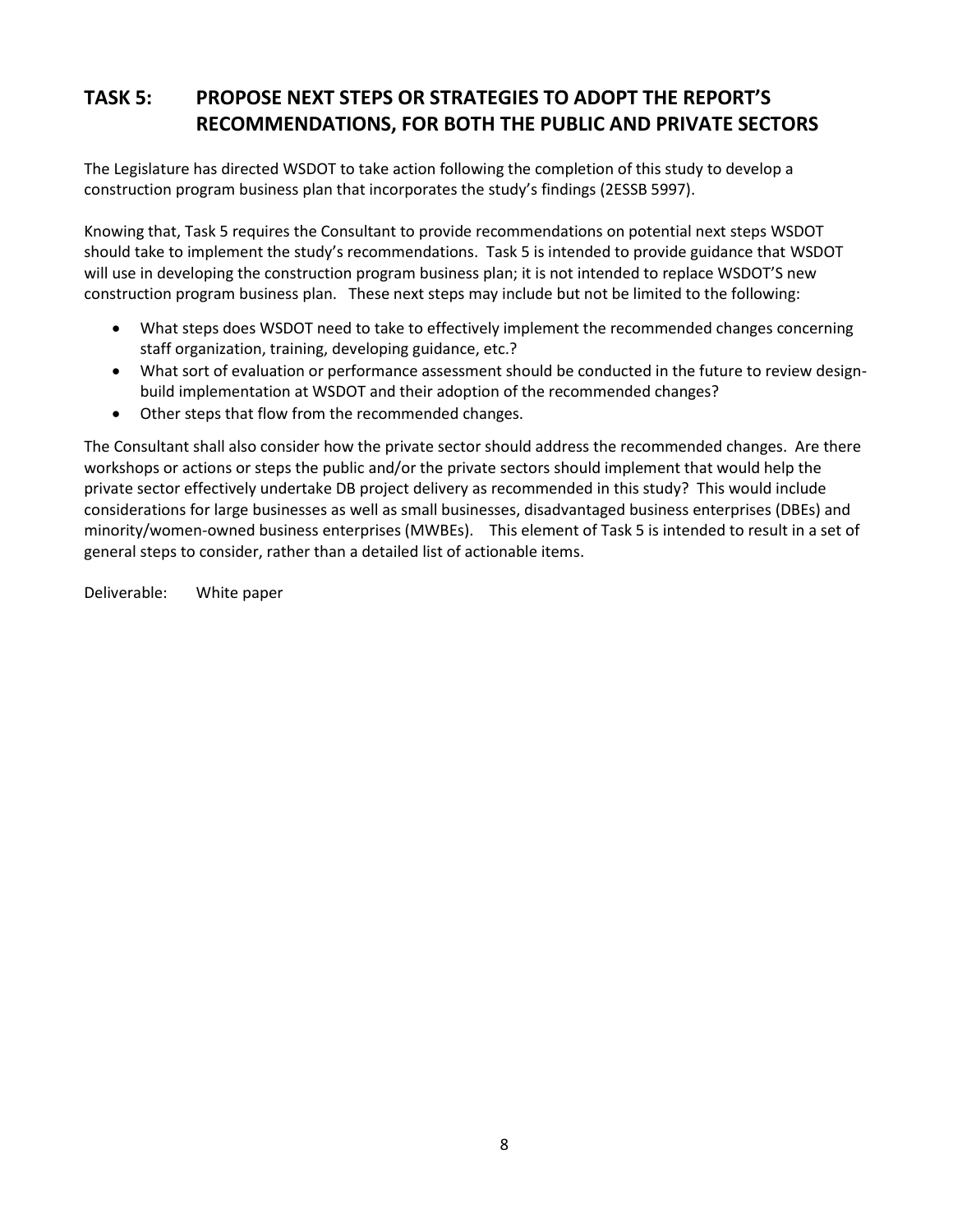## **TASK 6: WORK WITH REVIEW PANEL, LEGISLATORS AND STAFF WORKGROUP**

**Design-Build Review Panel**. The Joint Transportation Committee believes it is essential that the study be conducted using talents both of national design-build experts and local, Washington-based experts who understand the Washington transportation project delivery environment.

The Consultant shall lead the Panel and be responsible for the organization and conduct of the panel, as well as reporting on the process, findings and recommendations.

The Consultant shall propose at least two nationally recognized experts in the field of design-build project delivery to participate in the Review Panel, subject to the approval of the JTC. In addition, the JTC will appoint four Washington-state experts to participate in the Review Panel, as noted earlier. Costs for the nationallyrecognized experts proposed by the Consultant shall be included in the Consultant's detailed study budget. Costs for the Washington state experts will be paid separately by the Joint Transportation Committee.

The study may require different roles at different times for the national experts and for the Washington-based experts. The Consultant's proposal to conduct the study shall identify how both sets of experts will be deployed throughout the study, how they will interact, how they will contribute to the conduct of the various tasks, and how the proposed deployment will produce the best set of unbiased recommendations to meet the study's requirements.

## **WSDOT has advised that working on this panel will not disqualify participants from teaming on WSDOT designbuild work.**

**Legislators**. It is strongly recommended that the Consultant interview the four JTC executive committee members at the outset of the study. After that, legislators will receive briefings on the study, but will not participate in the development of the facts, the analysis, nor the recommendations. While typical JTC studies involve several public meetings where legislators participate in the study and suggest alternatives or viewpoints for the Consultant to consider, this study will operate differently. The JTC desires the study to be done by the experts.

**Staff Workgroup**. The JTC will appoint a Staff Workgroup comprised of staff from the JTC, House and Senate Transportation Committees, the Office of Financial Management, and WSDOT. The Staff Workgroup will provide support during the study, and will also be a conduit for information about progress of the study to key legislators and the Executive Branch. Members of the Staff Workgroup will likely be involved with some of the Review Panel meetings, primarily in a listening-mode.

The Consultant shall work with the JTC Project Manager to identify appropriate roles and participation for the Staff Workgroup, to meet the goals of supporting the study and keeping key legislators and Executive Branch personnel informed of study progress, while allowing the Consultant and Review Panel to effectively conduct their investigation, analysis and discussions.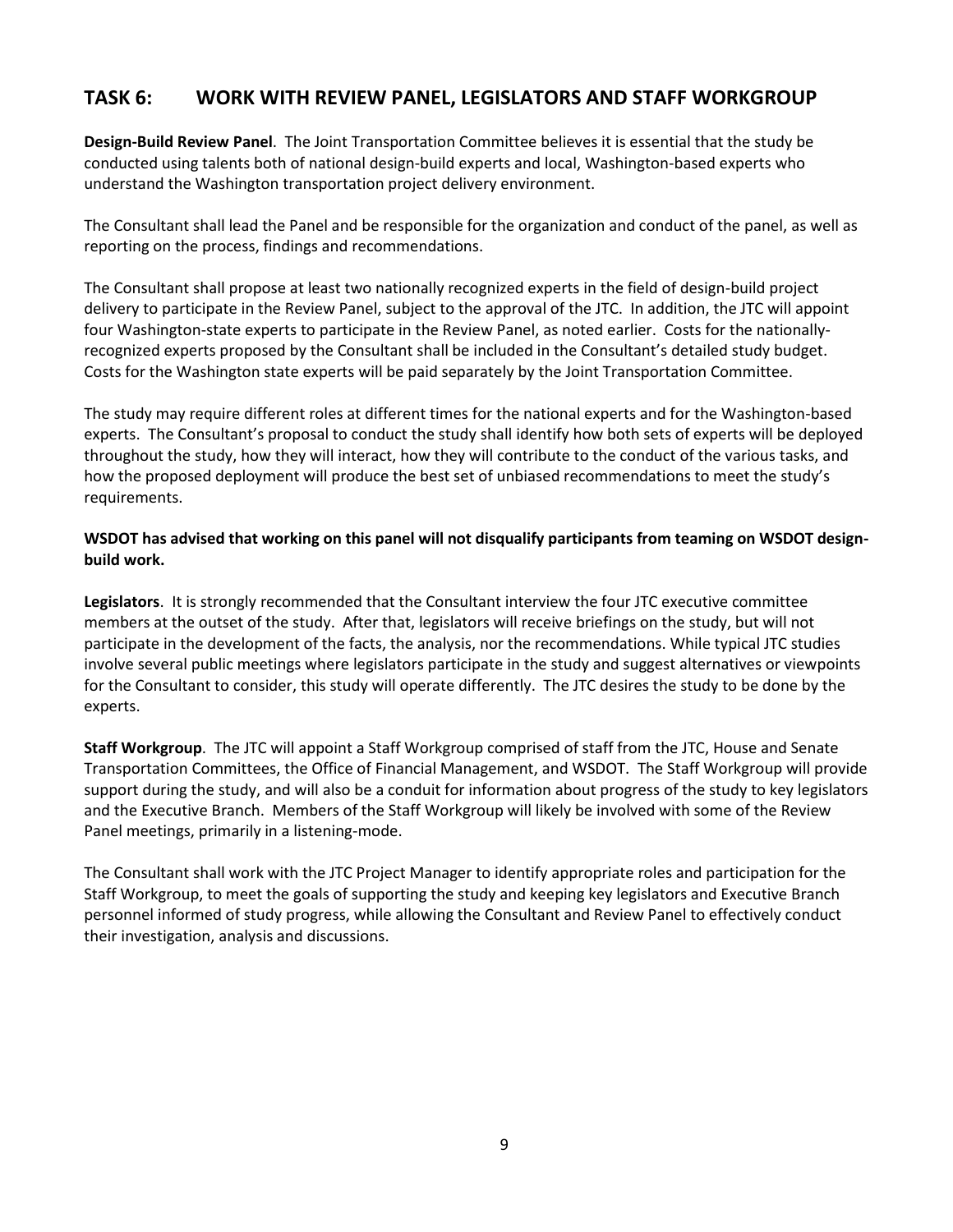# **TASK 7: PRESENTATIONS**

The Consultant and some or all of the Review Panel members will provide study updates at several points along the way. Following is a proposed schedule:

- October 22, 2015, JTC meeting in Olympia (up to one-hour presentation)
- One presentation each to the House and Senate Transportation Committees during the 2016 legislative session, at the Committee Chairs' discretion. These two presentations would occur on the same day, which would probably be in January, 2016.
- July, 2016 JTC meeting at a location to be determined (one hour presentation)
- Present draft report in the fall of 2016 to the Joint Transportation Committee at a half-day meeting convened to review and discuss the draft report, likely in October
- Present draft final report at December, 2016 JTC meeting in Olympia
- Potentially, another presentation to the House and Senate Transportation Committees during the 2017 legislative session, at the Committee Chairs' discretion.

Additional conference calls may be requested to update the four JTC executive committee members as the study progresses.

# **TASK 8: DRAFT AND FINAL REPORTS**

The Consultant will prepare a draft and a draft final report of the study, which shall include all study findings and recommendations, as well as the deliverables described in Tasks 1-5, and a summary of the study process. The reports shall also indicate which statutes would need to be changed to enact the Consultant's recommendations.

The study recommendations shall be those of the Consultant, as informed by the work of the Review Panel. The recommendations do not need the unanimous approval of the Review Panel. Where the Review Panel is not in agreement on a recommendation, the report shall describe the areas of disagreement and the reasoning behind the disagreement.

The Consultant shall present a draft of each report to the JTC Project Manager and Staff Workgroup approximately three weeks before the Report due-date, for comments and suggestions. The Consultant shall work with the JTC Project Manager on review of the draft reports, and incorporate any needed changes.

Draft report. The Consultant and members of the Review Panel will present the draft report to the Joint Transportation Committee for review and discussion in a half-day meeting in the fall of 2016, likely in October.

Draft final report. The draft final report is due by December 1, 2016. Please note that it becomes the Final Report only after the JTC Executive Committee votes on accepting the report, which will likely occur at the December, 2016 JTC meeting in Olympia.

Deliverable: Draft and Draft Final Report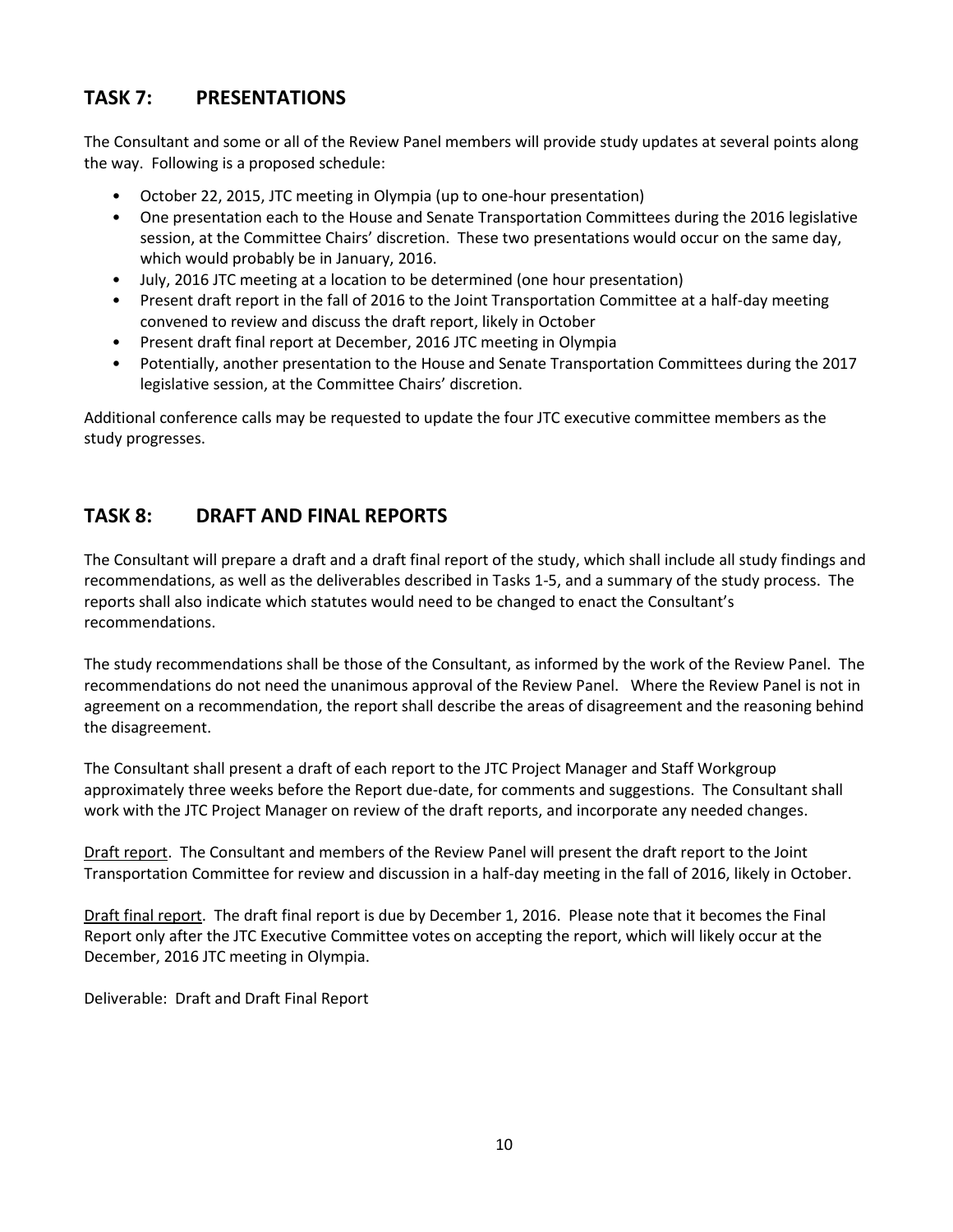## **III. CONTRACT DELIVERABLES**

The successful Consultant will provide the following services and deliverables:

- 1. Within five (5) calendar days of the announcement of the apparent successful Consultant, the Consultant shall submit a work plan to meet the requirements of Section II of this RFP, with any changes necessary based on additional information. The work plan shall include:
	- Specific steps detailing how this study will be carried out
	- The specific tasks to be performed and by whom
	- The expected duration and level of effort in hours by person for each task
	- The specific data that will be needed, along with data sources and
	- A schedule for performing the tasks
	- A detailed budget

The JTC Project Manager will review, comment on, and approve the final work plan. Any subsequent changes to the work plan shall also require approval by the JTC Project Manager.

- 2. In conducting the study, the Consultant shall coordinate and facilitate the Review Panel and Staff Workgroup meetings. The Consultant shall expect to provide meeting materials, unless they are provided by WSDOT. JTC staff will assist with scheduling meetings and securing meeting locations. If catering is needed for large meetings involving the Staff Workgroup and others, JTC will pay for and make those arrangements.
- 3. The Consultant Project Manager shall have, at a minimum, twice-monthly scheduled conference calls with the JTC Project Manager. This requirement may be changed by mutual agreement of the Consultant and JTC Project Managers.
- 4. The Consultant shall prepare and present to the JTC Project Manager, monthly written progress reports that address and summarize the issues in the Consultant's contracted Scope of Work and Work Plan.
- 5. The Consultant shall prepare draft white papers as described above in Tasks 1-5. These white papers will be included in the Draft and Final Reports. The Consultant shall present draft white papers to the JTC Project Manager and Staff Workgroup, for comments and suggestions. The Consultant shall work with the JTC Project Manager on review of the draft white papers, and incorporate any needed changes.
- 6. The Consultant shall present a draft of the draft and final reports to the JTC Project Manager and Staff Workgroup approximately three weeks before the report due-date, for comments and suggestions. The Consultant shall work with the JTC Project Manager on review of the draft reports, and incorporate any needed changes.
- 7. The Consultant shall deliver 25 printed and appropriately bound color copies of the accepted Final Report, and an electronic version suitable as printing "master" (Word and PDF) and for web-based distribution.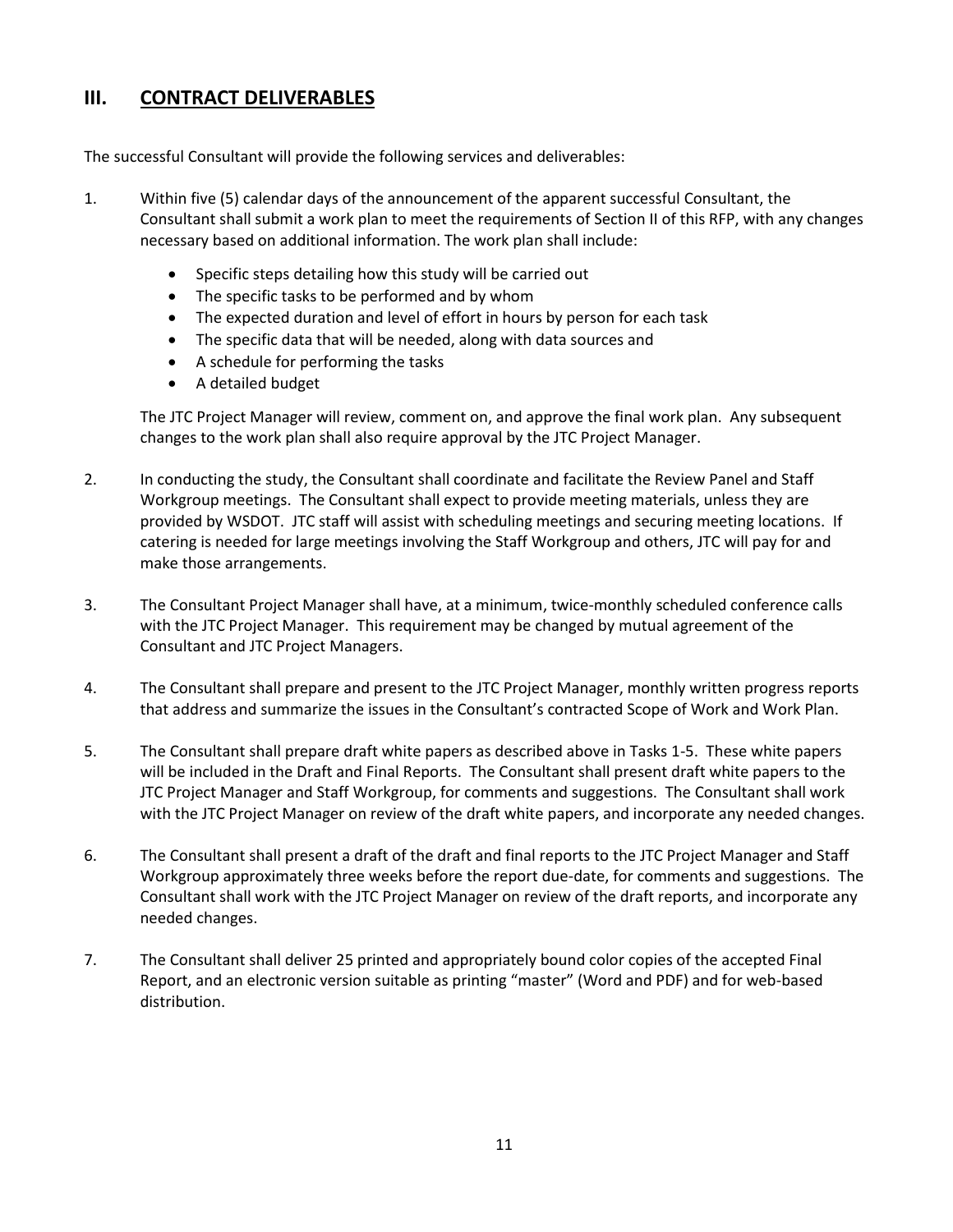# **IV. OVERSIGHT AND ADMINISTRATIVE RESPONSIBILITY**

The JTC will have prime oversight for this study. The clients of this study are the four JTC Executive Committee Members (the Chairs and Ranking Members of the House and Senate Transportation Committees), who are represented in day-to-day study activities by the JTC Project Manager.

JTC staff will be responsible for the following activities:

- Prepare, publish and administer the RFP process
- Coordinate the Consultant selection process and negotiate the contract
- Administer the contract (review and approve invoices, ensure milestones are being met, etc.)
- Attend regularly scheduled briefings with Consultant
- Receive, evaluate and edit Consultant products
- Oversee communications and meetings between JTC, the Consultant, the Review Panel, WSDOT and the Staff Workgroup

# **V. QUALIFICATIONS**

- Bidder must be licensed to do business in the state of Washington.
- JTC shall also examine Bidder for responsibility. Responsibility shall include such measures as insurance coverage that meets state requirements, references, prior experience and satisfaction of existing clients, and other information related to responsibility.

## **VI. DEFINITIONS**

- **Apparently Successful Bidder or Apparently Successful Consultant** the Bidder or Consultant selected as the most qualified entity to perform the stated services.
- **Bidder or Consultant** an entity intending to submit or submitting a proposal for the project.
- **JTC** Joint Transportation Committee, a Washington State legislative agency governed by an Executive Committee comprised by the Chairs and Ranking Members of the House and Senate Transportation Committees. JTC shall mean the Executive Committee, Committee Coordinator, Project Manager, and/or any other staff of the JTC.
- **JTC Members** the four Members of the JTC Executive Committee, who are the Chairs and Ranking Members of the House and Senate Transportation Committees.
- **JTC Coordinator** the Chief Executive Officer of the Joint Transportation Committee.
- **JTC Project Manager**  the JTC staff person who is lead staff for the study.
- **RFP** -- This Request for Proposals, any addendum or erratum thereto, Bidder's written questions and the respective answers, and any related correspondence that is addressed to all Bidders.
- **Contract definitions** are provided in the State of Washington General Terms and Conditions for personal services contracts in Exhibit A.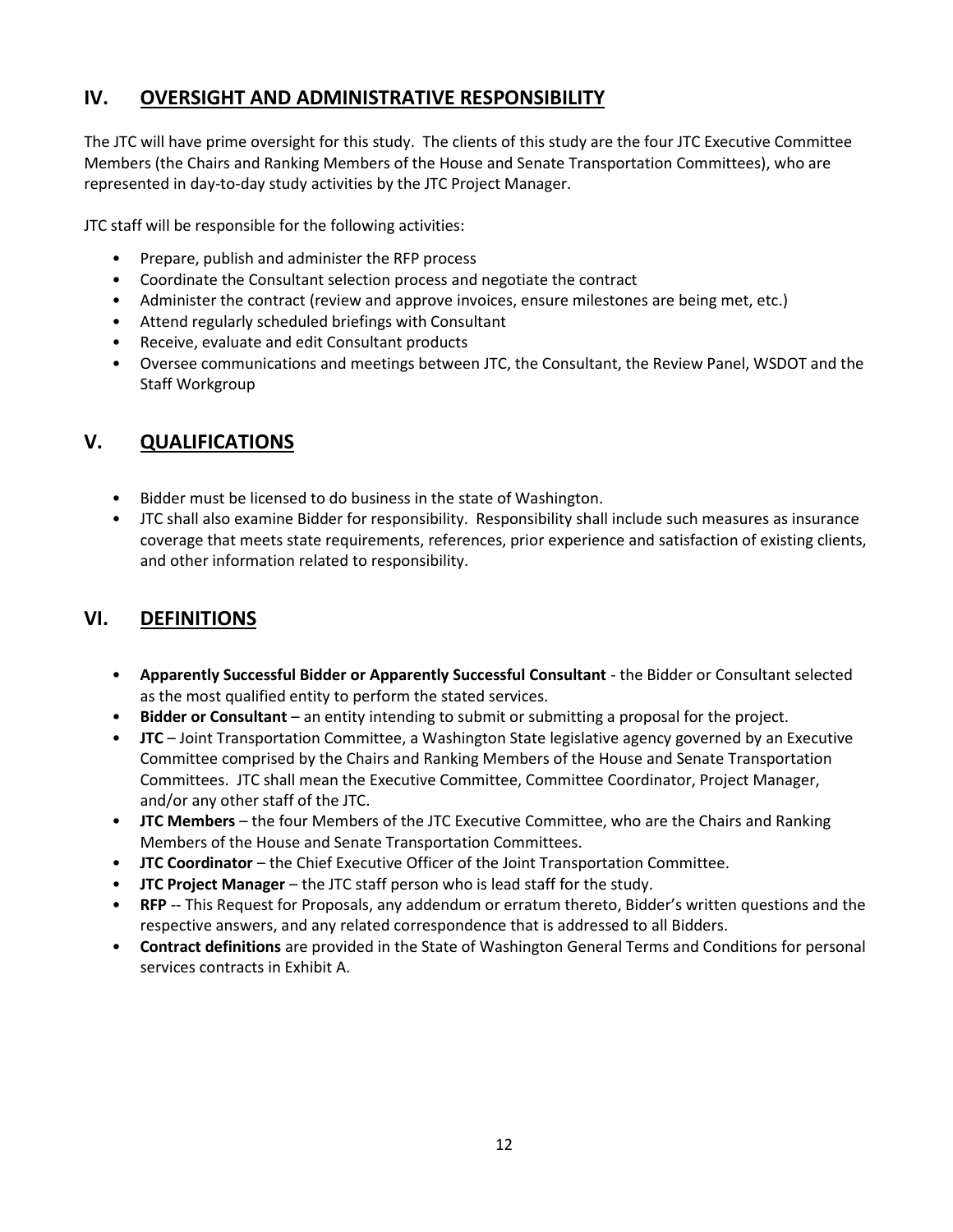## **VII. HELPFUL RESOURCES**

The following resources are provided for convenience and additional background for preparation of proposals. These resources are not exhaustive, and should not be solely relied upon to the form the basis of a proposal or any subsequent recommendations.

[2001 report from the Blue Ribbon Commission on Transportation](http://leg.wa.gov/JTC/Documents/Studies/Blue%20Ribbon%20Cmsn_Transportation%20Action%20Final%20Recommendations.pdf)

[Evaluation of the DOT's first design build project \(report](http://www.wsdot.wa.gov/NR/rdonlyres/701286DD-7BC7-4684-BA52-7C661C5577E7/0/SR500ThurstonWay.pdf) dated January 2003)

[FHWA 2006 study on design-build](http://www.fhwa.dot.gov/reports/designbuild/designbuild.htm)

[Connecticut 2010 study on design-build contracting](http://www.ctcase.org/reports/Design_Build.pdf)

[Reports by the Expert Review Panel for Alaskan Way Viaduct Replacement Program, 2012 -](http://www.wsdot.wa.gov/Projects/Viaduct/Schedule/Budget/ERP) 2015

## **VIII. PROJECT BUDGET**

The budget for this project shall not exceed a maximum of **\$440,000**. Any resulting contract for this project will be subject to the standard state of Washington General Terms and Conditions for personal services contracts. A copy is attached to this RFP as Exhibit A.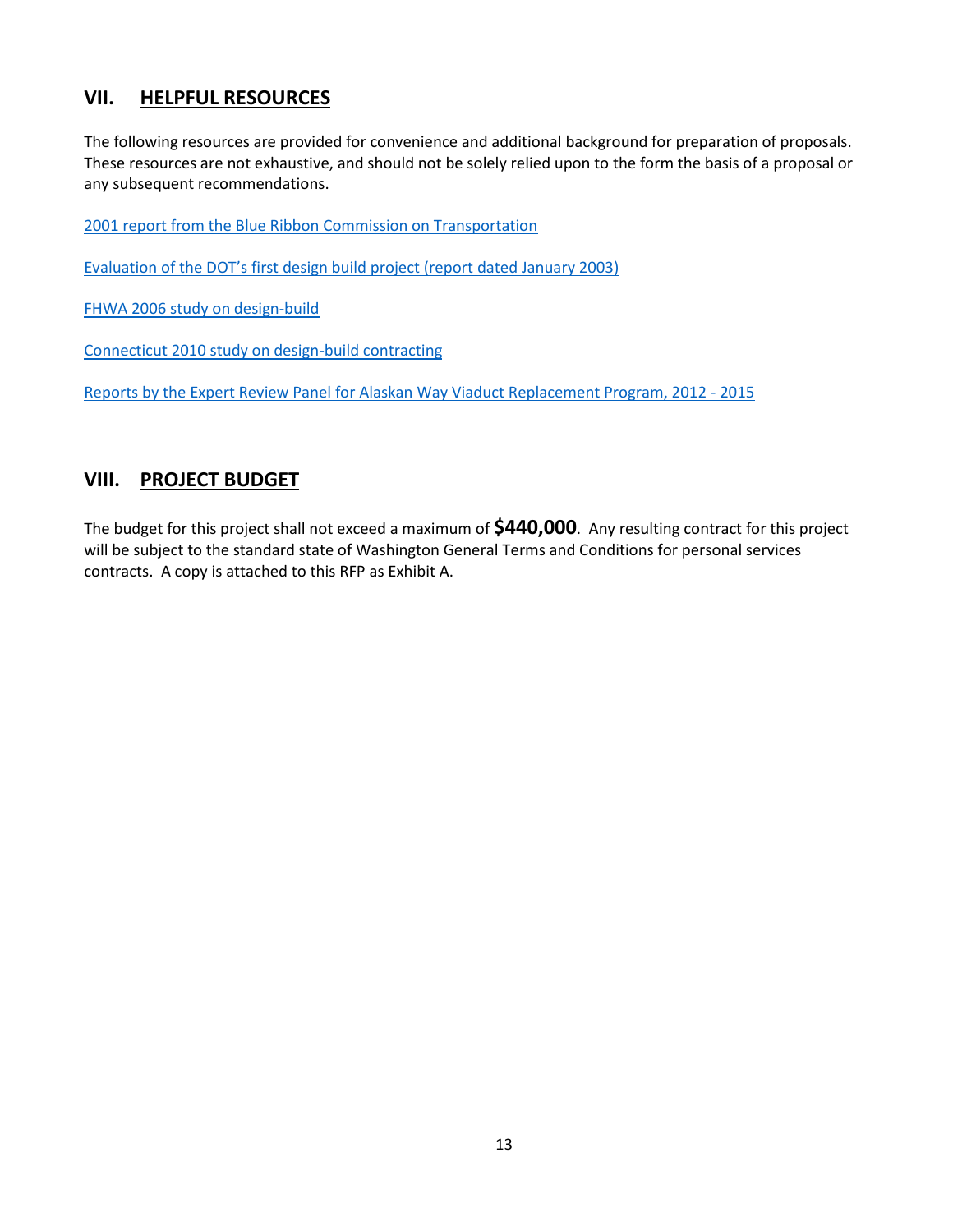## **IX. INSTRUCTION TO BIDDERS**

## **A. SUBMISSION OF PROPOSAL**

NOTE: All times listed below refer to local time in Olympia, Washington.

- 1. A Letter of Intent to Bid must be submitted either electronically or by paper copy by 5:00 p.m., local time in Olympia, on August 24, 2015, and must include company name, address and email address.
- 2. Bidders must submit eight copies of the proposal and one electronic PDF copy on CD.
- 3. Bidders must include one paper copy of two samples of previous work similar to this type of project and the internet link to these samples or an electronic copy on CD.
- 4. Proposals are due no later than 5:00 p.m., local time in Olympia, on September 3, 2015, whether mailed or hand delivered. Late proposals will not be accepted and will be automatically disqualified. Proposals should be submitted to:

Joint Transportation Committee (JTC) Sonia Plasencia, RFP Coordinator P.O. Box 40937 3309 Capitol Blvd SW Olympia, WA 98504-0937

- 5. Selected bidders will be required to attend oral interviews on September 21, 2015, at JTC's offices in Olympia and provide presentations at their expense. Selected bidders will be notified of the time of their scheduled interview and presentation.
- 6. All proposals and accompanying documentation become the property of the JTC and will not be returned.
- 7. JTC will not be liable for any costs associated with preparation and presentation of a proposal submitted in response to this RFP. The Bidder assumes responsibility for the travel and associated costs of Bidder personnel as they relate to bidding on this project.
- 8. In the event it becomes necessary to revise any part of this RFP, an addendum or erratum will be provided to all Bidders who submitted a Letter of Intent to bid.
- 9. After submission, Bidders will not be allowed to amend their proposal. Responses consisting solely of marketing material are not acceptable and will be rejected.
- 10. Questions regarding this RFP should be directed to Sonia Plasencia, RFP Coordinator, as the single point of contact for this solicitation, by email only to Sonia.Plasencia@leg.wa.gov. Inquiries concerning clarification of some aspect of the RFP will be accepted beginning at 9:00 a.m. on August 13, 2015. No inquiries concerning the RFP will be accepted after 5:00 p.m., local time in Olympia, on August 24, 2015. By August 26, 2015, responses to inquiries will be transmitted to all Bidders who have submitted a Letter of Intent to Bid.
- 11. **WSDOT has advised that working on this panel will not disqualify participants from teaming on WSDOT design-build work.**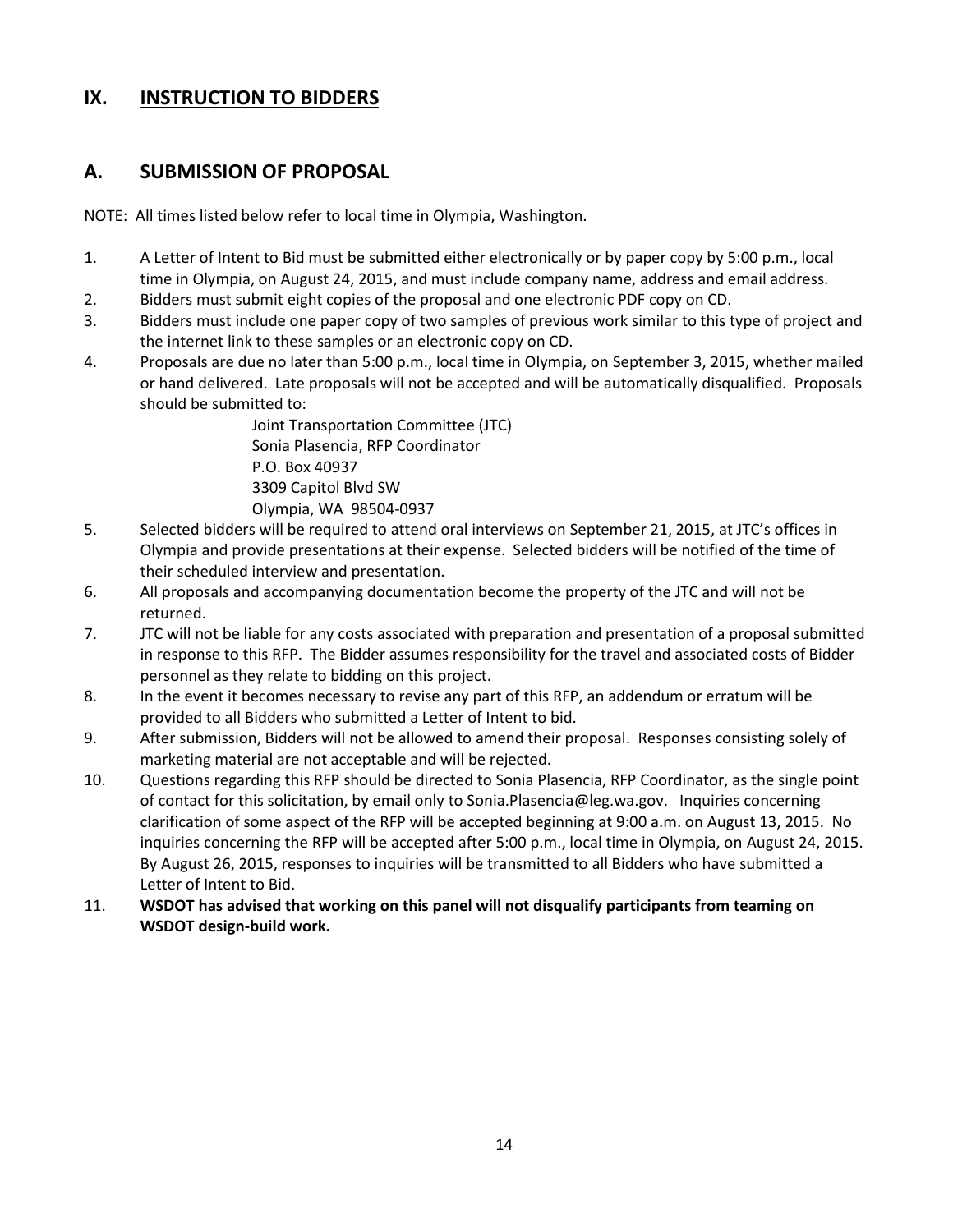# **B. LETTER OF SUBMITTAL**

The Letter of Submittal and the attached Certification and Assurances form (Exhibit B) must each be signed and dated by a person authorized to legally bind the Bidder to a contractual relationship, e.g., the President or Executive Director if a corporation, the managing partner if a partnership, or the proprietor if a sole proprietorship. Along with introductory remarks, the Letter of Submittal is to include by attachment the following information about the Bidder and any proposed subcontractors:

- 1. Name, address, principal place of business, telephone number, and fax number/email address of legal entity or individual with whom contract would be written.
- 2. Name, address, and telephone number of each principal officer (President, Vice President, Treasurer, Chairperson of the Board of Directors, etc.).
- 3. Legal status of the Bidder (sole proprietorship, partnership, corporation, etc.) and the year the entity was organized to do business as the entity now substantially exists.
- 4. Federal Employer Tax Identification number or Social Security number and the Washington Uniform Business Identification (UBI) number issued by the state of Washington Department of Revenue.
- 5. Location of the facility from which the Bidder would operate.
- 6. The names of any Washington State employees or former Washington State employees employed or on the firm's governing board as of the date of the proposal. Include their position and responsibilities within the Consultant's organization. If following a review of this information, it is determined by the JTC that a conflict of interest exists, the Bidder may be disqualified from further consideration for the award of a contract.

# **C. PROPOSAL FORMAT**

Eight copies of the proposal must be submitted on eight and one-half by eleven (8 1/2x11) inch paper with tabs separating the major sections of the proposal and one electronic PDF copy on CD. The five major sections of the proposal are to be submitted in the order noted below:

- 1. Letter of Submittal, including signed Certifications and Assurances (Exhibit B).
	- 3. Technical Approach
		- The Technical Approach should respond to Tasks 1-8 of the Scope of Work, Section ll of this RFP, not to exceed ten pages. This page limitation does not include resumes, qualifications, work samples, the Letter of Submittal or signed Certifications and Assurances form.
		- The Technical Approach should describe the approaches, methodologies, and techniques that will be used to undertake each of these tasks and produce the deliverables; and shall identify each person responsible for each task. It should describe in as much detail as possible the anticipated tasks, levels of effort, schedules, and coordination work required to undertake the Tasks.
	- 4. Management Approach
		- The Management Approach shall describe how the Consultant's firm proposes to organize, manage, control, and report on the status of the study. Identify all critical milestones. It should include the following:
			- o A statement of qualifications to conduct this work.
			- $\circ$  Identification of the individual(s) who will do the actual work being proposed, with attached professional resumes. Please keep resumes as concise as possible.
			- $\circ$  An organization chart indicating the lines of authority for all personnel involved in performance of the potential contract.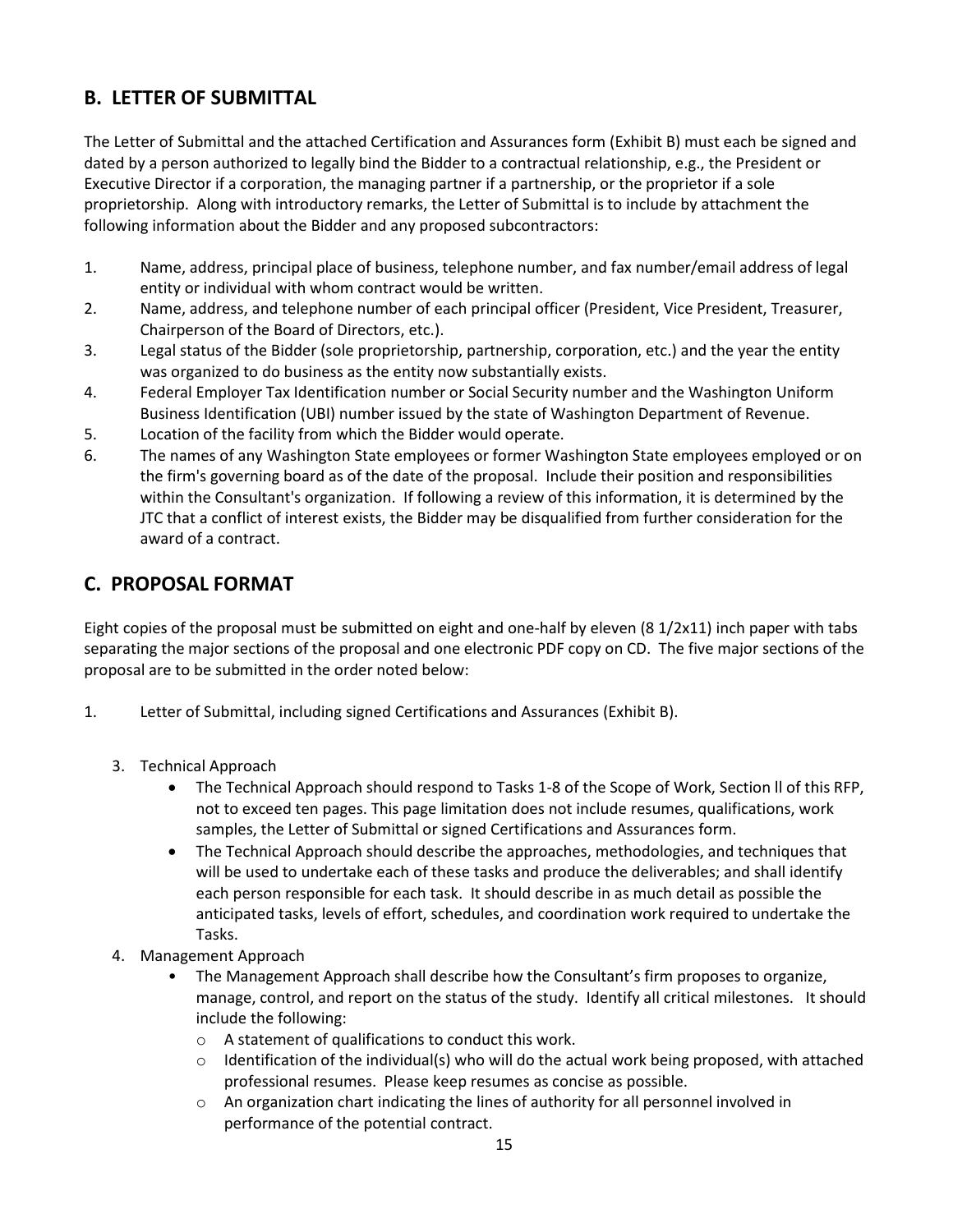- $\circ$  A description of staff responsibilities and the amount of time they will devote to the project by task or topic area.
- $\circ$  Bidders must include one paper copy of two samples of previous work similar to this type of project and the Internet link to these samples or an electronic copy on CD.
- 4. Cost Approach
	- The total cost of this work in a detailed budget, including direct and indirect labor, travel, and any other expenses (itemized). The cost description shall identify projected work hours and hourly rate(s) for each employee who will be assigned to this project, by name and task.
- 5. References
	- Include three references with whom your firm and the proposed Consultant Project Manager have done similar work. For each reference, include name, title, organization, address, phone number and email address. References shall not include staff of the Joint Transportation Committee, nor Washington State House or Senate Transportation Committee staff.

# **X. EVALUATION CRITERIA**

Proposals will be reviewed and evaluated by a panel selected by the JTC. After the initial evaluations, the JTC will select a small group of Bidders as finalists for oral interviews and presentations to the evaluation panel. Commitments made by the Bidder at the oral interview, if any, will be considered binding. The score from the oral presentation will be considered independently and will determine the apparently successful bidder.

Written proposals submitted in response to this RFP will be evaluated and weighted on the following three categories. This evaluation will be used solely for selecting Bidders to be invited to make an oral presentation.

- Technical Approach (40%)
	- o Proposed project approach and methodology
	- o Quality of work plan
	- o Feasibility of proposed schedule
	- o Description of proposed deliverables
- Management Approach (55%)
	- o Project team structure internal controls
	- o Staff qualifications and resumes
	- o Relevant experience with projects of similar complexity and type
	- o Other applicable experience
- Cost Approach (5%)
	- o Quality of detailed budget
	- o Reasonableness of cost approach
	- o Total project cost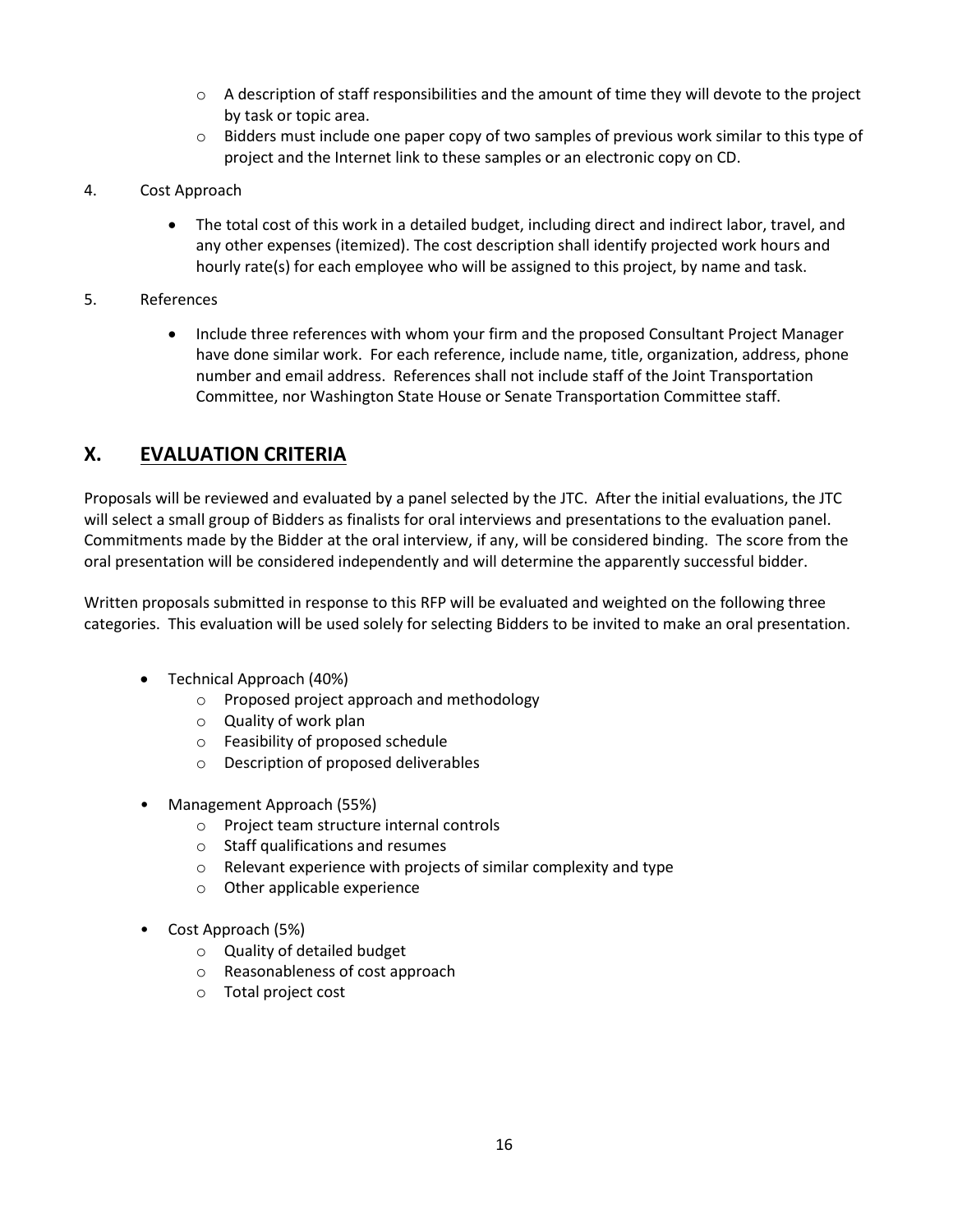## **XI. ESTIMATED SCHEDULE OF ACTIVITIES**

Letters of Intent to Bid due<br>
August 24, 2015 Due date for proposals September 3, 2015 Oral Interviews The Communication of the September 21, 2015 Announce apparently successful Bidder September 23, 2015 Estimated contract start date September 28, 2015 Kick-off meeting with Staff Workgroup **After October 12, 2015** Introductory presentation to JTC **COLL COLL COLL COLL** COLLODGE 22, 2015, in Olympia Potential presentations to House and Senate Transportation Committees January or February 2016 and 2017 Progress Report Presentation to JTC July, 2016, location TBD Present draft report at half day JTC meeting October, 2016, location TBD Draft Final Report due **December 1, 2016** Present draft final report to JTC December, 2016, in Olympia

# **XII. PROPRIETARY INFORMATION**

All proposals received shall become public record, but shall remain confidential until the successful bidder resulting from this RFP, if any, is announced. Thereafter, proposals shall be available for public inspection and copying as required by Chapter 42.56 RCW (the principal Washington State statute pertaining to accessibility to public records) except as exempted in that chapter or by other law. Bidders are advised that the permissible exemptions from public disclosure pursuant to Chapter 42.56 RCW are very narrow in scope and will be strictly construed. In the event that a bidder desires to claim portions of its proposal as exempt from disclosure under the provisions of the aforementioned RCW, it is incumbent upon that bidder to clearly identify those portions in a proposal transmittal letter. The transmittal letter must identify the page and particular exemption(s) from disclosure upon which it is making its claim. Further, each page claimed to be exempt must be clearly identified by the word "CONFIDENTIAL" printed on the lower right-hand corner of the page. Designating the entire proposal as confidential is not acceptable and will not be honored.

NOTE: The proposal of the successful bidder will be attached to the resulting contract and incorporated therein by that attachment. Therefore, as part of a public state agency contract, the entirety of the successful bidder's proposal will be subject to public disclosure regardless of any claim of confidentiality or previously applicable statutory exemption. Nevertheless, should a successful bidder obtain a court order from a Washington State court of competent jurisdiction prohibiting disclosure of parts of its proposal prior to the execution of the contract incorporating the same, the JTC shall comply with the court order. The burden is upon the successful bidder to evaluate and anticipate its need to maintain confidentiality and to proceed accordingly. Timeliness will be of the essence; a delay in execution of the contract to accommodate a petition to the courts will not be allowed.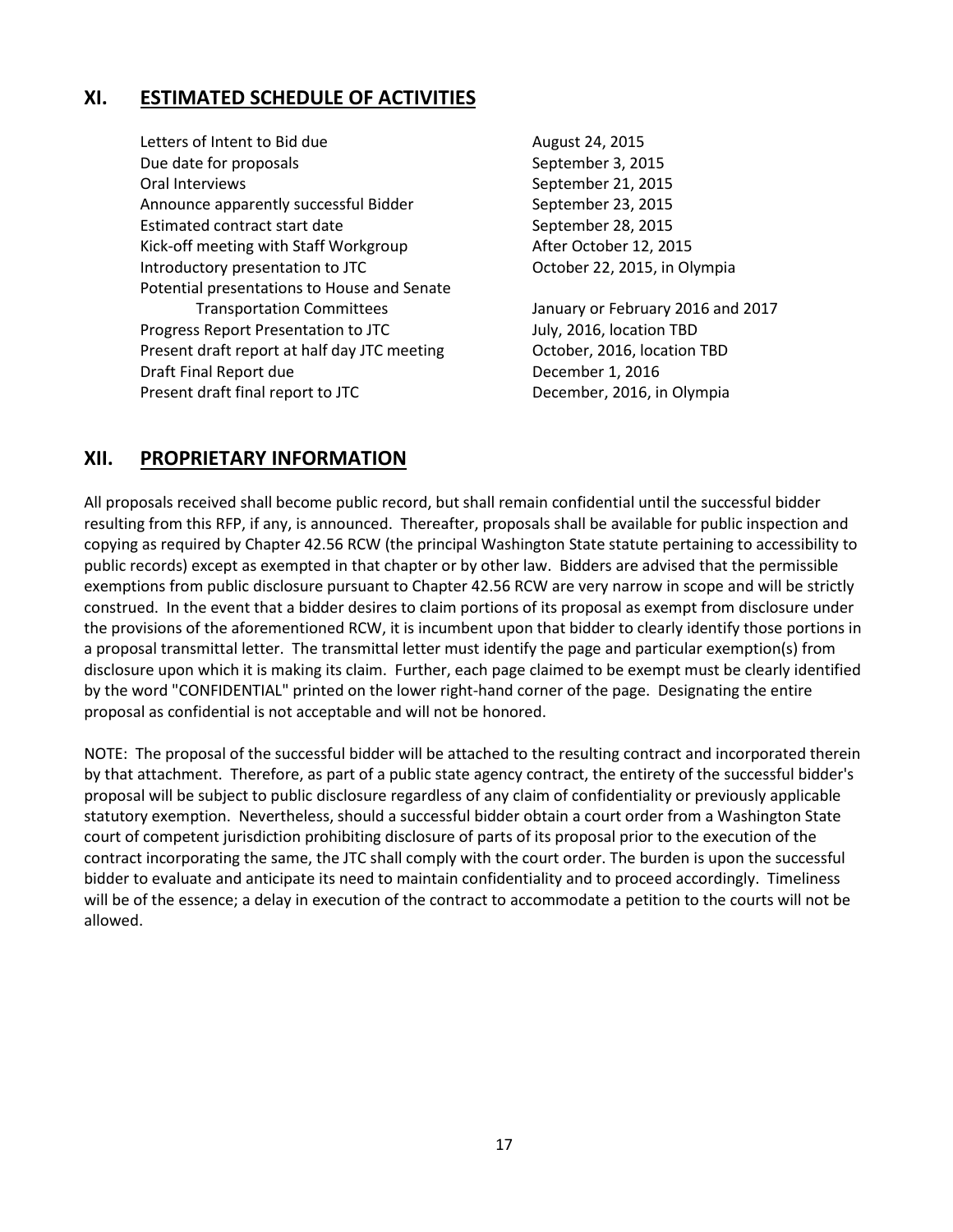## **XIII. JTC RIGHTS**

- 1. Determination of clarity and completeness in the responses to any of the provisions in this RFP will be made solely by the JTC. The JTC reserves the right to require clarification, additional information, and materials in any form relative to any or all of the provisions or conditions of this RFP.
- 2. The JTC reserves the right to reject any or all proposals at any time prior to the execution of a contract acceptable to the JTC, without any penalty to the JTC.
- 3. The JTC intends to award the contract to the Bidder with the best combination of attributes based on the evaluation criteria listed in Section X of this RFP. This RFP does not, however, obligate the JTC to contract for services herein.
- 4. Should the JTC fail to negotiate a contract with the Apparently Successful Bidder, the JTC reserves the right to negotiate and contract with the next most qualified Bidder.
- 5. The JTC reserves the right to waive specific terms and conditions contained in this RFP.
- 6. It shall be understood by Bidders that their proposal is predicated upon acceptance of all terms and conditions contained in this RFP unless the Bidder has obtained such a waiver, in writing, from the JTC prior to submission of the proposal. Any such waiver will be granted to all Bidders.
- 7. The JTC reserves the right, at its sole discretion, to waive minor administrative irregularities contained in any Bidder's proposal.

Thank you for your interest.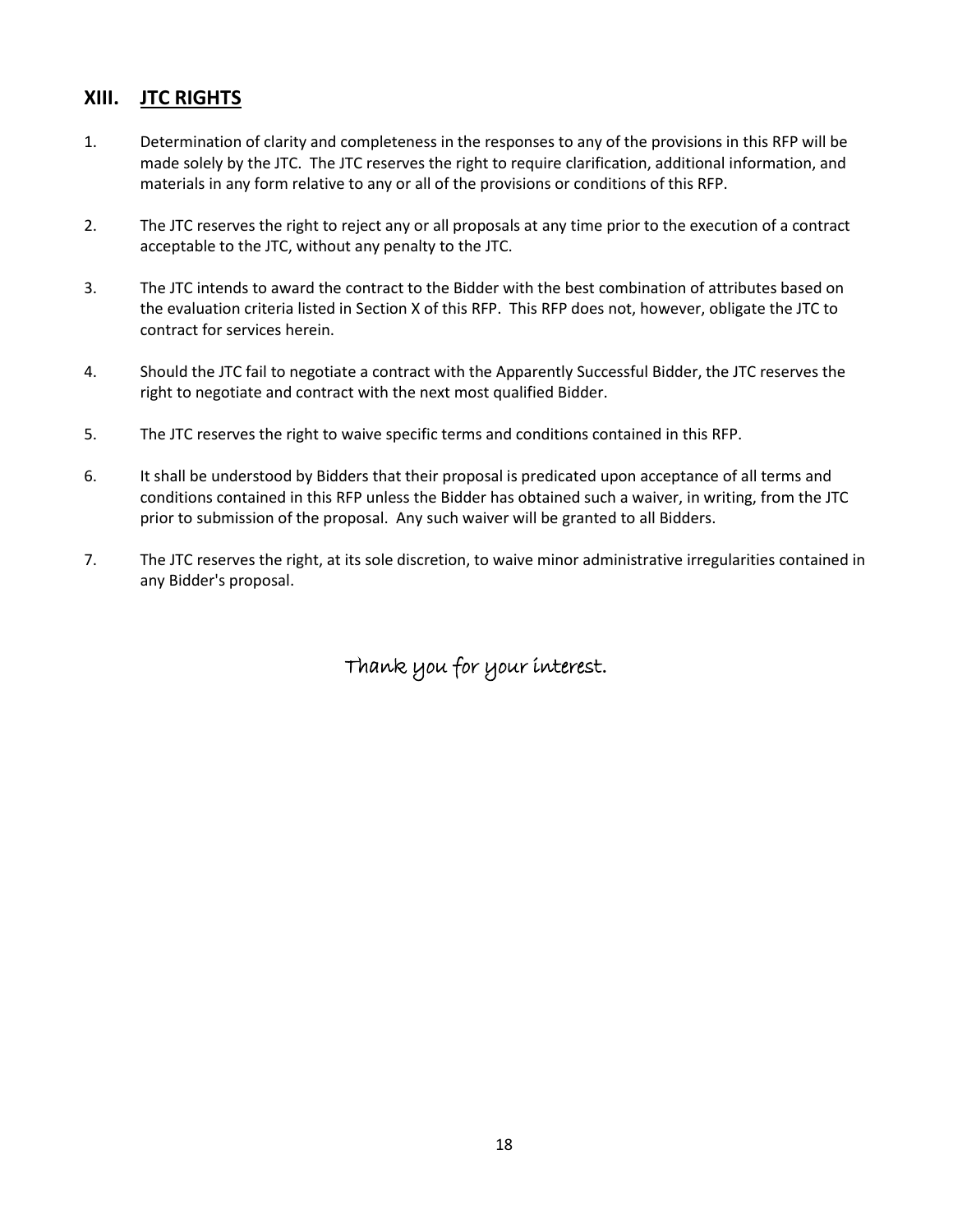#### **GENERAL TERMS AND CONDITIONS**

DEFINITIONS -- As used throughout this contract, the following terms shall have the meaning set forth below:

- A. The "Joint Transportation Committee," or "JTC," shall mean the Washington State Joint Transportation Committee, any division, section, office, unit, or other entity of JTC or any of the officers or other officials lawfully representing the JTC.
- B. "Contractor" shall mean that firm, provider, organization, individual, or other entity performing services under this contract, and shall include all employees of the Contractor.
- C. "Subcontractor" shall mean one not in the employment of the Contractor, who is performing all or part of those services under this contract under a separate contract with the Contractor. The terms "Subcontractor" and "Subcontractors" means Subcontractor(s) in any tier.

ADVANCE PAYMENTS PROHIBITED -- No payment in advance or in anticipation of services or supplies to be provided under this contract shall be made by JTC.

CHANGE OF CONTROL OR PERSONNEL -- Contractor shall promptly and in any case within twenty-four (24) hours notify the JTC Project Manager in writing:

- 1. If any of the representations and warranties of the Contractor set forth in this contract shall cease to be true at any time during the term of this contract;
- 2. Of any material change in the Contractor's management staff;
- 3. Of any change in control of the Contractor or in the business structure of the Contractor;
- 4. Of any other material change in the Contractor's business, partnership, or corporate organization relating to this engagement. All written notices regarding changes in management staff shall contain the same information about newly assigned management staff as was requested by JTC in the RFP and such additional information as may be requested by the JTC. For purposes hereof, the term "management staff" shall mean those persons identified as senior management in any response to a RFP or who otherwise will exercise a major administrative role or major policy or consultant role to the provision of the Contractor's services hereunder. All written notices regarding changes in control of the Contractor shall contain the same information about any new controlling entity as was requested by JTC in the RFP regarding the Contractor and such additional information as may be requested by JTC.

Approval of these changes rests solely with JTC and will not be unreasonably withheld.

CHANGES AND MODIFICATIONS -- The JTC may, at any time, by written notification to the Contractor, make changes in the general scope of the services to be performed under the contract. If any such changes cause an increase or decrease in the cost of, or the time required for the performance of this contract, an equitable adjustment may be made in the contract price or period of performance, or both, and the contract shall be modified in writing accordingly. Any claim by the Contractor for adjustment under this clause must be asserted within thirty (30) days from the date of Contractor's receipt of the notice of such change; *provided*, however, that the JTC may, upon determining that the facts justify such action, receive and act upon such claim asserted at any time prior to final payment under this contract. Failure to agree to any adjustment shall be a dispute concerning a question of fact within the meaning of the clause of this contract entitled "Disputes." However, nothing in this clause shall excuse the Contractor from proceeding with the contract as changed.

CONFLICT OF INTEREST -- JTC may, by written notice to the Contractor, terminate this contract if it is found after due notice and examination by the JTC that there is a violation of the State Ethics Law Chapter 42.52 RCW; or any similar statute involving the Contractor in the procurement of, or performance under, this contract.

In the event this contract is terminated as provided above, JTC shall be entitled to pursue the same remedies against the Contractor as it could pursue in the event of a breach of the contract by the Contractor. The rights and remedies of JTC provided for in this clause shall not be exclusive and are in addition to any other rights and remedies provided by law. The existence of facts upon which the JTC makes any determination under this clause shall be an issue and may be reviewed as provided in the "Disputes" clause of this contract.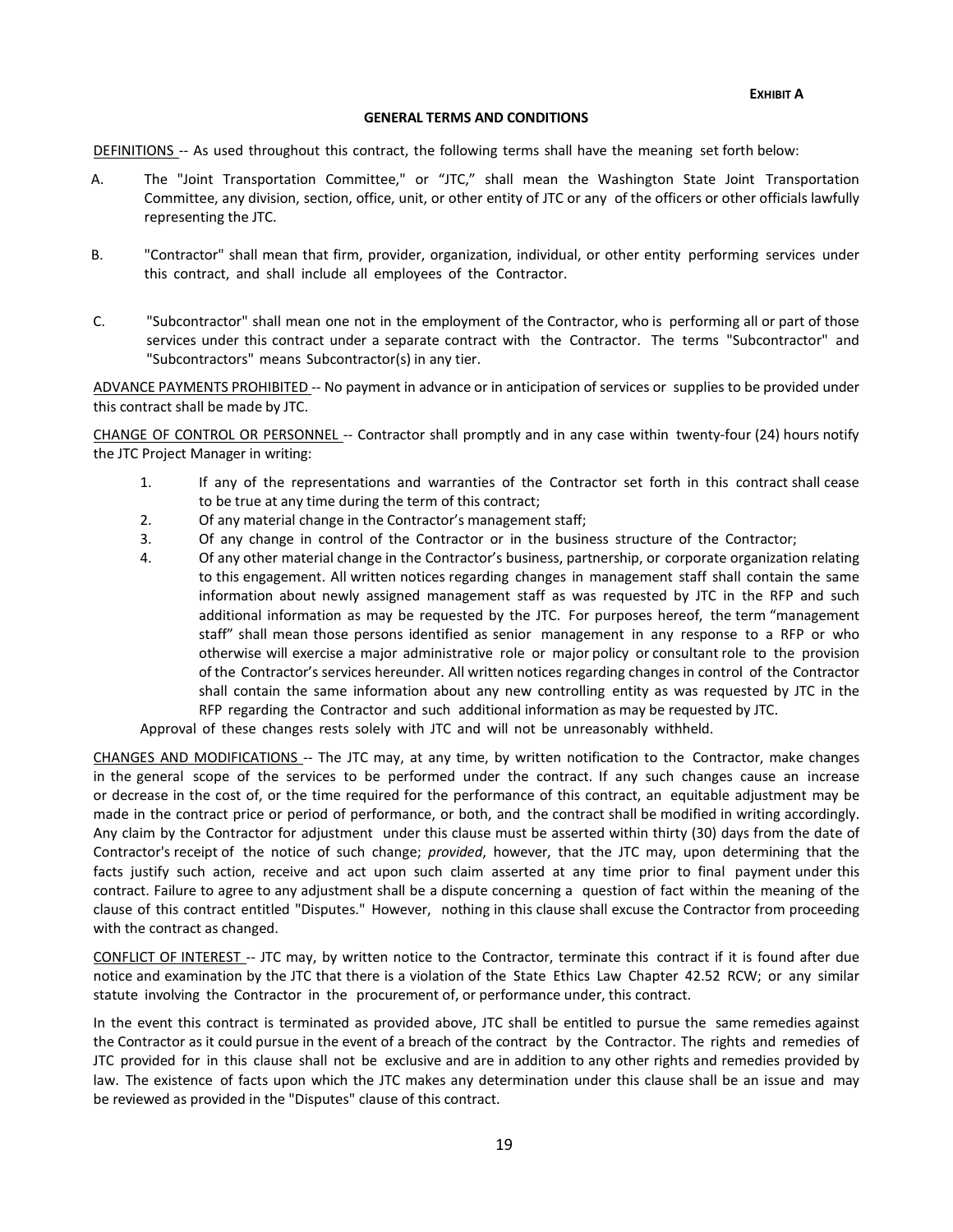CONTRACTOR NOT EMPLOYEE OF THE AGENCY -- The Contractor and his or her employees or agents performing under this contract are not employees or agents of JTC. The Contractor will not hold himself/herself out as or claim to be an officer or employee of JTC or of the state of Washington by reason hereof, nor will the Contractor make any claim or right, privilege or benefit which would accrue to an employee under Chapter 41.06 RCW.

COVENANT AGAINST CONTINGENT FEES -- The Contractor warrants that no person or selling agent has been employed or retained to solicit or secure this contract upon an agreement or understanding for a commission, percentage, brokerage, or contingent fee, excepting bona fide employees or bona fide established agent maintained by the Contractor for the purpose of securing business. JTC shall have the right, in the event of breach of this clause by the Contractor, to annul this contract without liability or, at its discretion, to deduct from the contract price or consideration or recover by other means the full amount of such commission, percentage, brokerage or contingent fee.

DISPUTES – If a dispute should arise between the Contractor and JTC regarding the performance or expected outcomes of the contract, such dispute shall be referred to the JTC Committee Coordinator for review and decision. If the decision by the JTC Committee Coordinator is not satisfactory to the Contractor, the Contractor may request in writing that the dispute be reviewed by the Legislative Members of the JTC Executive Committee. Such written request shall be provided to the JTC Committee Coordinator within five (5) days following the Committee Coordinator's decision. The Committee Coordinator shall present the written request to the Legislative Members of the JTC Executive Committee at its earliest convenience for review and decision. The decision of the Legislative Members shall become final and binding.

Unless mutually agreed to by the JTC and the Contractor, the work to be performed under this agreement shall not be delayed or stopped during the review of a dispute either by the JTC Committee Coordinator or the JTC Executive Committee.

FORCE MAJEURE -- Neither party shall be liable to the other or deemed in default under this contract for any delay or failure to perform its obligations under this contract if such delay or failure arises from any cause or causes beyond the reasonable control of the parties and without fault or negligence of the parties, including and not limited to acts of God, war, riots, strikes, fire, floods, earthquakes, epidemics, or other similar circumstances.

GOVERNING LAW -- This contract shall be governed by the laws of the state of Washington. In the event of a lawsuit involving this contract, venue shall be proper only in Thurston County. The Contractor, by execution of this contract, acknowledges the jurisdiction of the courts of the state of Washington in this matter.

INDEMNIFICATION -- The contractor shall defend, protect, and hold harmless the state of Washington, JTC, or any employees thereof, from and against all claims, suits or actions arising from the Contractor's acts which are libelous or slanderous, which result in injury to persons or property, which violate a right of confidentiality, or which constitute an infringement of any copyright, patent, trademark, or trade name through use of reproduction of material of any kind.

INDUSTRIAL INSURANCE COVERAGE -- The Contractor shall provide or purchase industrial insurance coverage prior to performing work under this contract as required under Title 51 RCW. JTC will not be responsible for payment of industrial insurance premiums or for any other claim or benefit for this Contractor, or any Subcontractor or employee of the Contractor, which might arise under the industrial insurance laws during performance of duties and services under this contract.

LICENSING, ACCREDITATION AND REGISTRATION -- The Contractor shall comply with all applicable local, state and federal licensing, accreditation, and registration requirements and standards, necessary for the performance of this contract.

LIMITATION OF AUTHORITY -- Only the JTC shall have the express, implied, or apparent authority to alter, amend, modify or waive any clause or condition of this contract. Furthermore, any alteration, amendment, modification, or waiver of any clause or condition of this contract is not effective or binding unless made in writing and signed by the JTC.

NONASSIGNABILITY -- Neither this contract, nor any claim arising under this contract, shall be transferred or assigned by the Contractor.

NONDISCRIMINATION -- During the performance of this contract, the Contractor shall comply with all federal and state nondiscrimination laws, regulations, and policies.

NONCOMPLIANCE WITH NONDISCRIMINATION LAWS -- In the event of the Contractor's noncompliance or refusal to comply with any nondiscrimination law, regulation, or policy, this contract may be rescinded, canceled, or terminated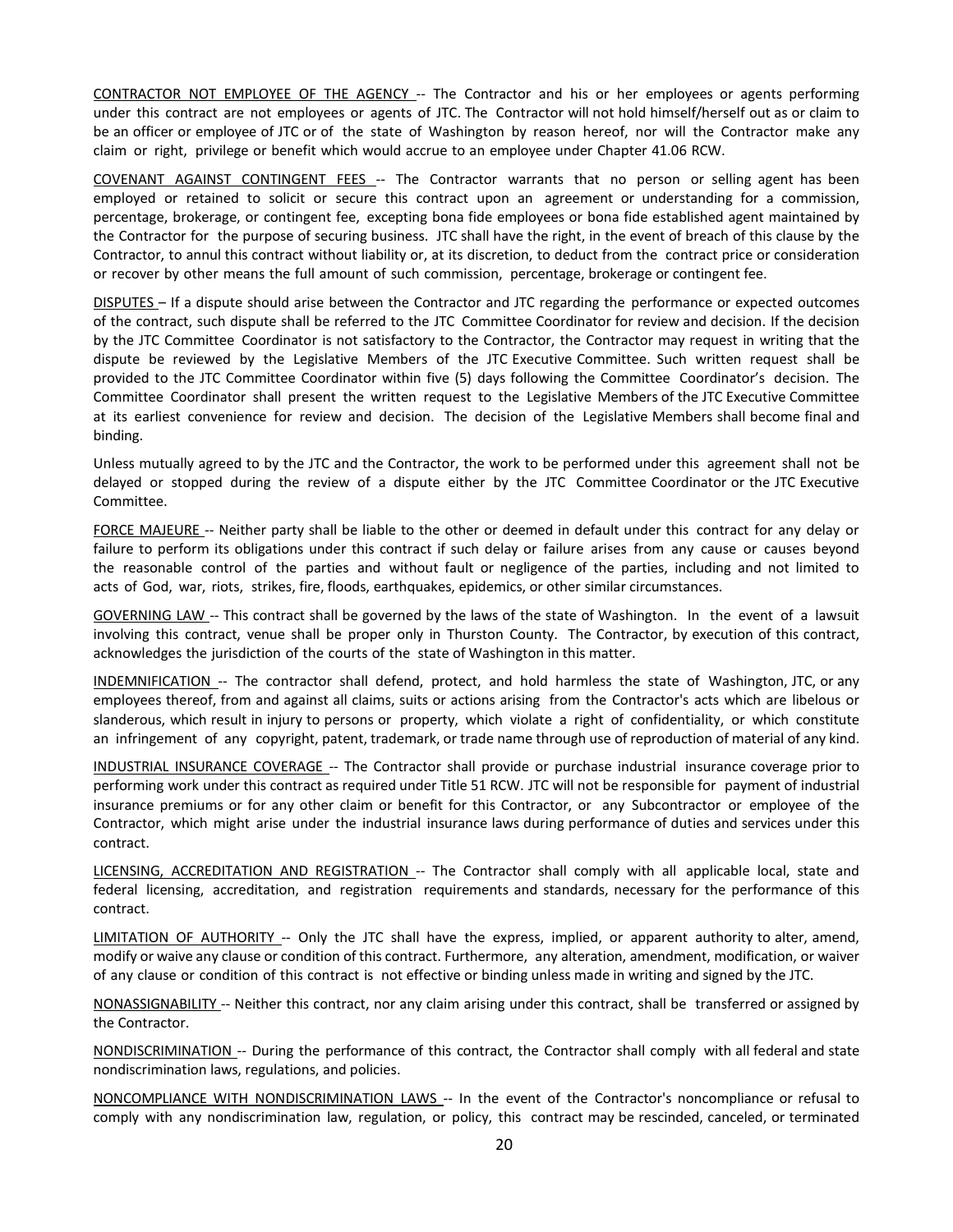in whole or in part, and the Contractor may be declared ineligible for further contracts with JTC. The Contractor shall, however, be given a reasonable time in which to cure this noncompliance. Any dispute may be resolved in accordance with the "Disputes" procedure set forth herein.

PAYMENT OF TAXES -- Contractor shall pay all applicable taxes assessed on the compensation received under this contract and shall identify and pay those taxes under Contractor's federal and state identification number(s).

RECORDS, DOCUMENTS AND REPORTS -- The Contractor shall maintain books, records, documents, data and other evidence of accounting procedures and practices which sufficiently and properly reflect all direct and indirect costs of any nature expended in the performance of this contract. These records shall be subject at all reasonable times to inspection, review, or audit by personnel duly authorized by the JTC, State Auditor or state or federal officials so authorized by law, regulation, or contract. The Contractor will retain all books, records, documents, and other materials relevant to this contract for six (6) years after the date of final payment, and make them available for inspection by persons authorized under this provision.

If any litigation, claim or audit is started before the expiration of the six (6) year period, the records shall be retained until all litigation claims, or audit findings involving the records have been resolved.

REGISTRATION WITH DEPARTMENT OF REVENUE -- The Contractor shall complete registration with the Department of Revenue, [http://dor.wa.gov/Content/Home/Default.aspx,](http://dor.wa.gov/Content/Home/Default.aspx) and be responsible for payment of all taxes due on payments made under this contract.

RIGHT OF INSPECTION -- The Contractor shall provide right of access to its facilities to the JTC, or any of its officers, or to any other authorized agent or official of the state of Washington or the federal government at all reasonable times, in order to monitor and evaluate performance, compliance, and/or quality assurance under this contract.

RIGHTS IN DATA -- Unless otherwise provided, data which originates from this contract shall be "works for hire" as defined by the U.S. Copyright Act and shall be owned by JTC. Data shall include, but not be limited to: working papers, reports, documents, pamphlets, advertisements, books, magazines, surveys, studies, computer programs, films, tapes, and/or sound reproductions. Ownership includes the right to copyright, patent, register, and the ability to transfer these rights.

Data which is delivered under the contract, but which does not originate therefrom shall be transferred to JTC with a nonexclusive, royalty-free, irrevocable license to publish, translate, reproduce, deliver, perform, dispose of, and to authorize others to do so; *provided*, that such license shall be limited to the extent which the Contractor has a right to grant such a license. The Contractor shall exert all reasonable effort to advise JTC, at the time of delivery of data furnished under this contract, of all known or potential invasions of privacy contained therein and of any portion of such document which was not produced in the performance of this contract. JTC shall receive prompt written notice of each notice of claim of copyright infringement received by the Contractor with respect to any data delivered under this contract. JTC shall have the right to modify or remove any restrictive markings placed upon the data by the Contractor.

SAFEGUARDING OF INFORMATION -- The use or disclosure by any party of any information concerning JTC for any purpose not directly connected with the administration of JTC or the Contractor's responsibilities with respect to services provided under this contract is prohibited except by written consent of the JTC.

SAVINGS -- In the event funding from state, federal, or other sources is withdrawn, reduced, or limited in any way after the effective date of this contract and prior to normal completion, JTC may terminate the contract under the "Termination for Convenience" clause, without the five-day notice requirement, subject to renegotiation under those new funding limitations and conditions.

SCOPE OF CONTRACT -- This contract and the attachments incorporate all the contracts, covenants, and understandings between the parties concerning the subject matter, and all such covenants, agreements, and understandings have been merged into this contract. No prior contract or understandings, verbal or otherwise, of the parties or their agents shall be valid or enforceable unless embodied in this contract.

SEVERABILITY – The provisions of this contract are intended to be severable. If any term or provision is illegal or invalid for any reason whatsoever, such illegality or invalidity shall not affect the validity of the remainder of the contract.

SUBCONTRACTING -- Neither the Contractor nor any Subcontractor shall enter into subcontracts for any of the work contemplated under this contract without obtaining prior written approval of the JTC.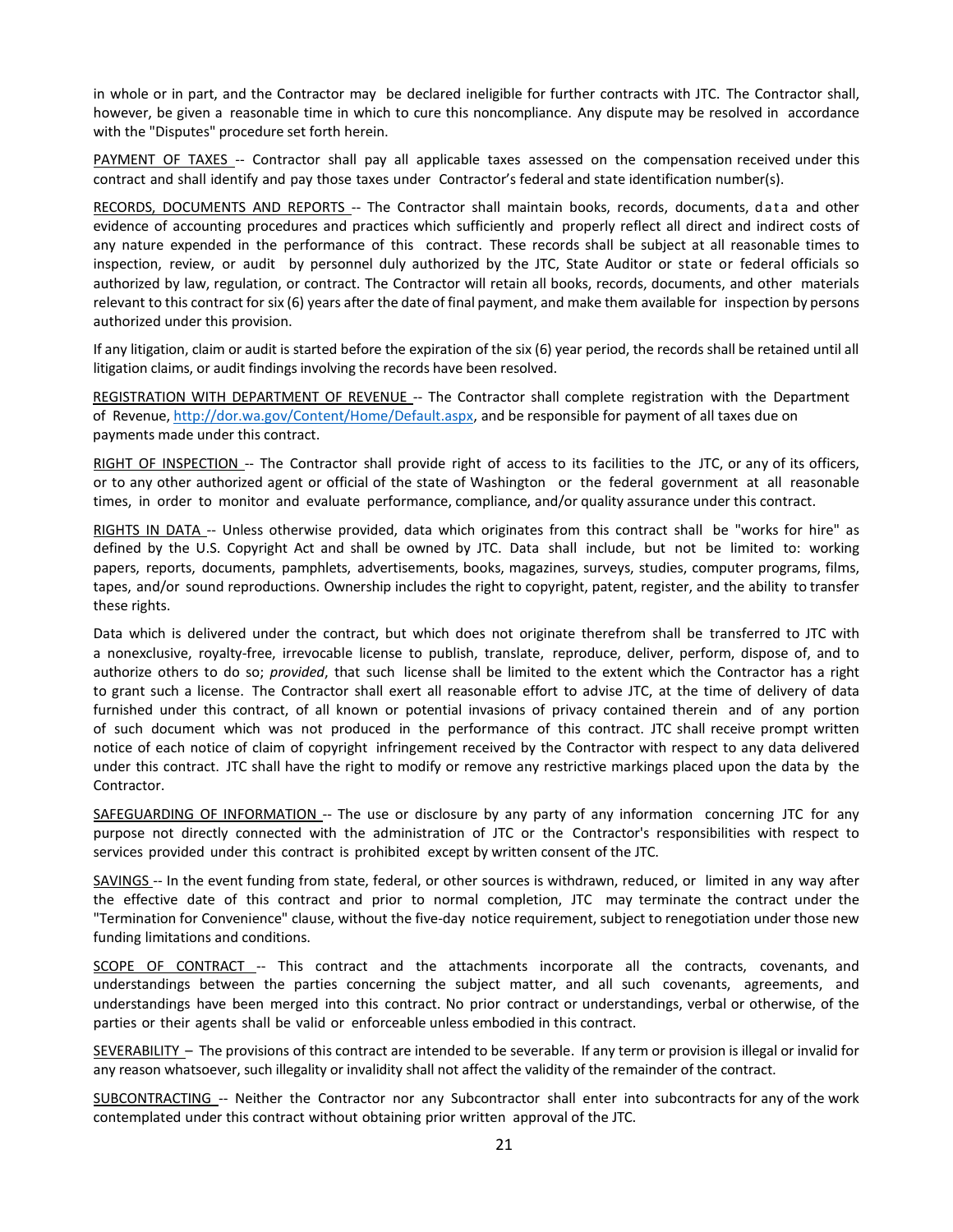TERMINATION FOR CAUSE – In the event the JTC determines the Contractor has failed to comply with the conditions of this contract in a timely manner, the JTC has the right to suspend or terminate this contract. In such event the Contractor shall be liable for damages as authorized by law including, but not limited to, any cost difference between the original contract and the replacement or cover contract and all administrative costs directly related to the replacement contract, e.g., cost of the mailing, advertising, and staff time.

A termination shall be deemed a "Terminate for Convenience" if it is determined that the Contractor (i) was not in default, or (ii) failure to perform was outside of his or her control, fault or negligence.

TERMINATION FOR CONVENIENCE -- Except as otherwise provided in this contract, the JTC may, by five (5) days written notice, beginning on the second day after the mailing, terminate this contract in whole or in part when it is in the best interests of JTC. If this contract is so terminated, JTC shall be liable only for payment in accordance with the terms of this contract for services rendered prior to the effective date of termination.

TERMINATION PROCEDURE -- Upon termination of this contract, JTC, in addition to any other rights provided in this contract, may require the Contractor to deliver to JTC any property specifically produced or acquired for the performance of such part of this contract as has been terminated. The provisions of the "Treatment of Assets" clause shall apply in such property transfer.

JTC shall pay to the Contractor the agreed upon price, if separately stated, for completed work and services accepted by JTC, and the amount agreed upon by the Contractor and JTC for (i) completed work and services for which no separate price is stated, (ii) partially completed work and services, (iii) other property or services which are accepted by JTC, and (iv) the protection and preservation of property, unless the termination is for default, in which case the JTC shall determine the extent of the liability of JTC. Failure to agree with such determination shall be a dispute within the meaning of the "Disputes" clause of this contract. JTC may withhold from any amounts due the Contractor such sum as the JTC determines to be necessary to protect JTC against potential loss or liability.

The rights and remedies of JTC provided in this section shall not be exclusive and are in addition to any other rights and remedies provided by law or under this contract.

After receipt of a notice of termination, and except as otherwise directed by the JTC, the Contractor shall:

- 1. Stop work under the contract on the date, and to the extent specified, in the notice;
- 2. Place no further orders or subcontracts for materials, services, or facilities except as may be necessary for completion of such portion of the work under the contract as is not terminated;
- 3. Assign to JTC, in the manner, at the times, and to the extent directed by the JTC, all of the rights, title, and interest of the Contractor under the orders and subcontracts so terminated, in which case JTC has the right, at its discretion, to settle or pay any or all claims arising out of the termination of such orders and subcontracts;
- 4. Settle all outstanding liabilities and all claims arising out of such termination of orders and subcontracts, with the approval or ratification of the JTC to the extent the JTC may require, which approval or ratification shall be final for all the purposes of this clause;
- 5. Transfer title to JTC and deliver in the manner, at the times, and to the extent directed by the JTC any property which, if the contract has been completed, would have been required to be furnished to JTC;
- 6. Complete performance of such part of the work as shall not have been terminated by the JTC; and
- 7. Take such action as may be necessary, or as the JTC may direct, for the protection and preservation of the property related to this contract which is in the possession of the Contractor and in which JTC has or may acquire an interest.

#### TREATMENT OF ASSETS --

- 1. Title to all property furnished by JTC shall remain in JTC's office. Title to all property furnished by the Contractor, for the cost of which the Contractor is entitled to be reimbursed as a direct item of cost under this contract, shall pass to and vest in JTC upon delivery of such property by the vendor. Title to other property, the cost of which is reimbursable to the Contractor under this contract, shall pass to and vest in JTC upon (i) issuance for use of such property in the performance of this contract, or (ii) commencement of use of such property in the performance of this contract, or (iii) reimbursement of the cost thereof by JTC in whole or in part, whichever first occurs.
- 2. Any property of JTC furnished to the Contractor shall, unless otherwise provided herein or approved by the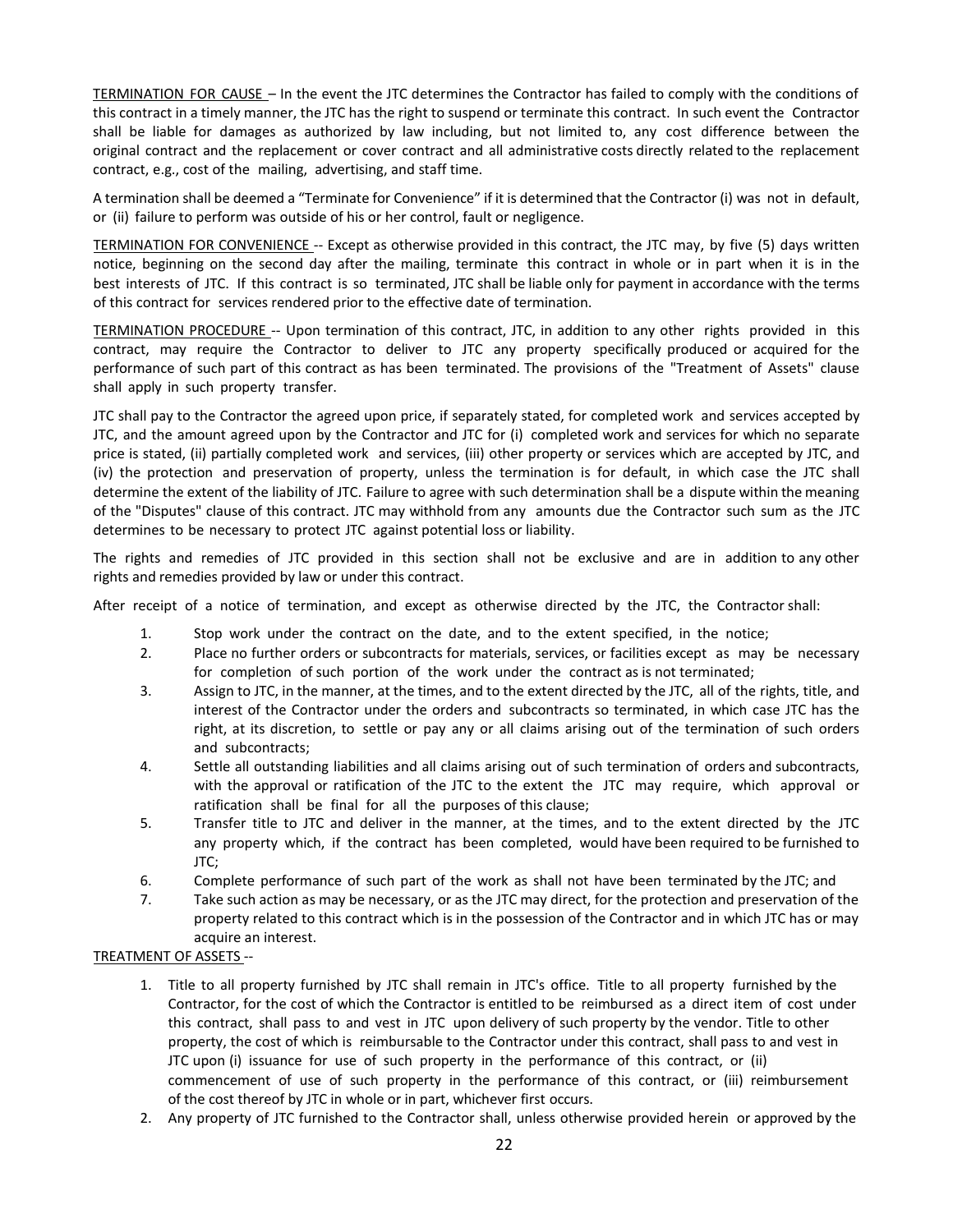JTC, be used only for the performance of this contract.

- 3. The Contractor shall be responsible for any loss or damage to property of JTC which results from the negligence of the Contractor or which results from the failure on the part of the Contractor to maintain and administer that property in accordance with sound management practices.
- 4. If any JTC property is lost, destroyed or damaged, the Contractor shall notify JTC immediately and shall take all reasonable steps to protect that property from further damage.
- 5. The Contractor shall surrender to JTC all property of JTC prior to settlement upon completion, termination, or cancellation of this contract.
- 6. All reference to the Contractor under this clause shall also include Contractor's employees, agents, or Subcontractors.

WAIVER OF DEFAULT -- Waiver of any default shall not be deemed to be a waiver of any subsequent default. Waiver of breach of any provision of the contract shall not be deemed to be a waiver of any other or subsequent breach and shall not be construed to be a modification of the terms of the contract unless stated to be such in writing, signed by the JTC and attached to the original contract.